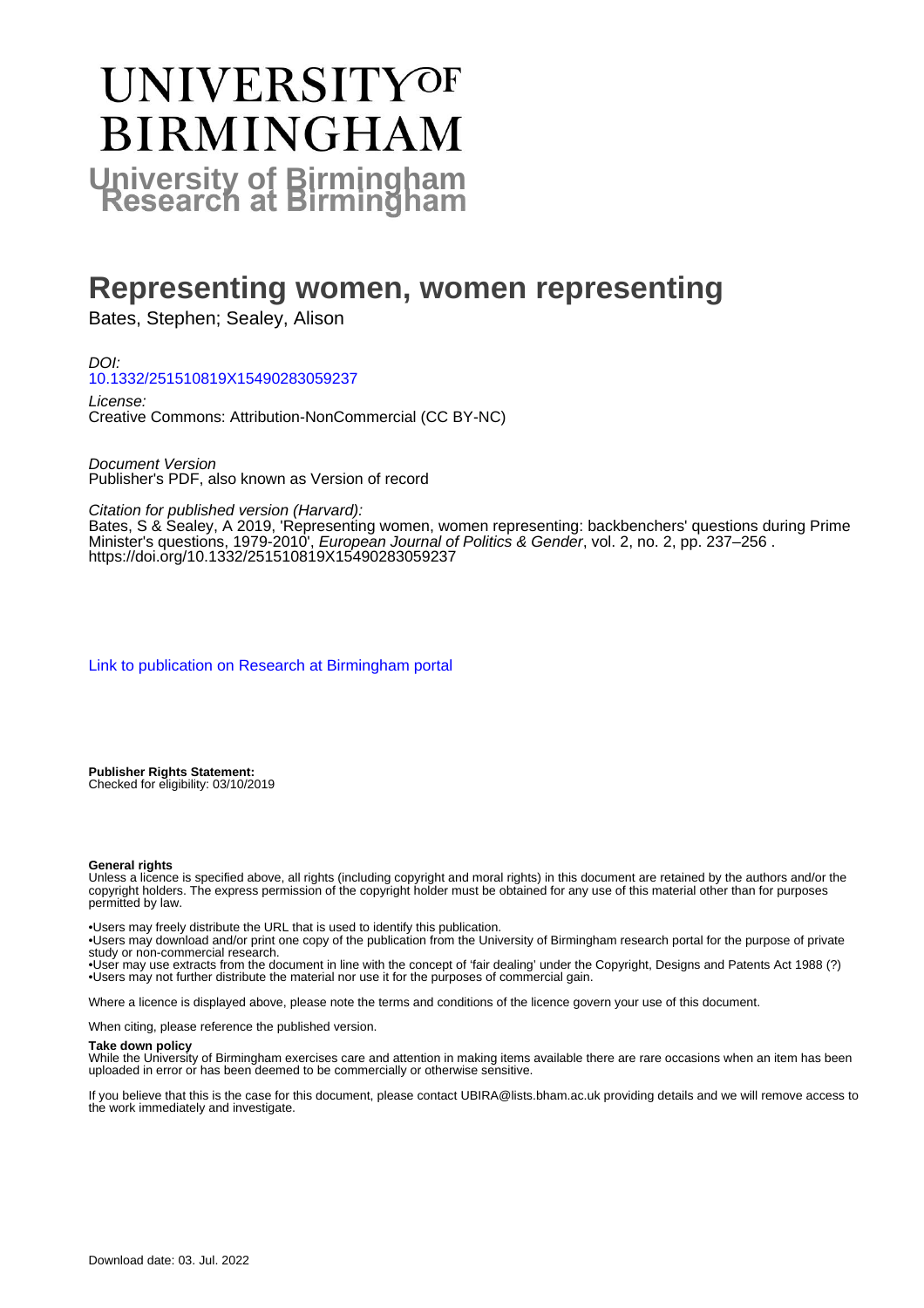*European Journal of Politics and Gender* • vol 2 • no 2 • 237–256 © European Conference on Politics and Gender and Bristol University Press 2019 Print ISSN 2515-1088 • Online ISSN 2515-1096 https://doi.org/10.1332/251510819X15490283059237



This article is distributed under the terms of the Creative Commons Attribution-NonCommercial 4.0 license (http://creativecommons.org/licenses/by-nc/4.0/) which permits adaptation, alteration, reproduction and distribution for non-commercial use, without further permission provided the original work is attributed. The derivative works do not need to be licensed on the same terms.

# RESEARCH

# **Representing women, women representing: backbenchers' questions during Prime Minister's Questions, 1979–2010**

*Stephen Holden Bates, s.r.bates@bham.ac.uk University of Birmingham, UK*

*Alison Sealey, a.sealey@lancaster.ac.uk Lancaster University, UK*

This article investigates linguistic traces of changing trends in the substantive representation of women, as well as broader representational claims related to constituencies, via an analysis of all backbench questions posed during Prime Minister's Questions in the UK House of Commons during 1979–2010. We investigate the impact of sharp increases in female MPs, in particular, left-wing female MPs, and the presence of a left-wing government on MPs' talk about women and about constituencies. We find no evidence of curvilinear trends in talk about women related to changes in government and female parliamentary presence. We also find that female MPs can be considered critical actors with regard to constituency talk.

**Key words** corpus linguistics • Parliament • parliamentary questions • Prime Minister's Questions • substantive representation • women

### **Key messages**

This article:

- explores the substantive representation of women using a new data set on Prime Minister's Questions;
- analyses a corpus containing approximately 28,000 backbench questions posed over a 30-year period;
- finds no evidence of changes in female presence and government having a curvilinear effect on talk about women; and
- finds that female MPs are critical actors with regard to representational claims concerning constituencies.

To cite this article: Holden Bates, S. and Sealey, A. (2019) Representing women, women representing: backbenchers' questions during Prime Minister's Questions, 1979–2010, *European Journal of Politics and Gender*, vol 2, no 2, 237–256, DOI: 10.1332/251510819X15490283059237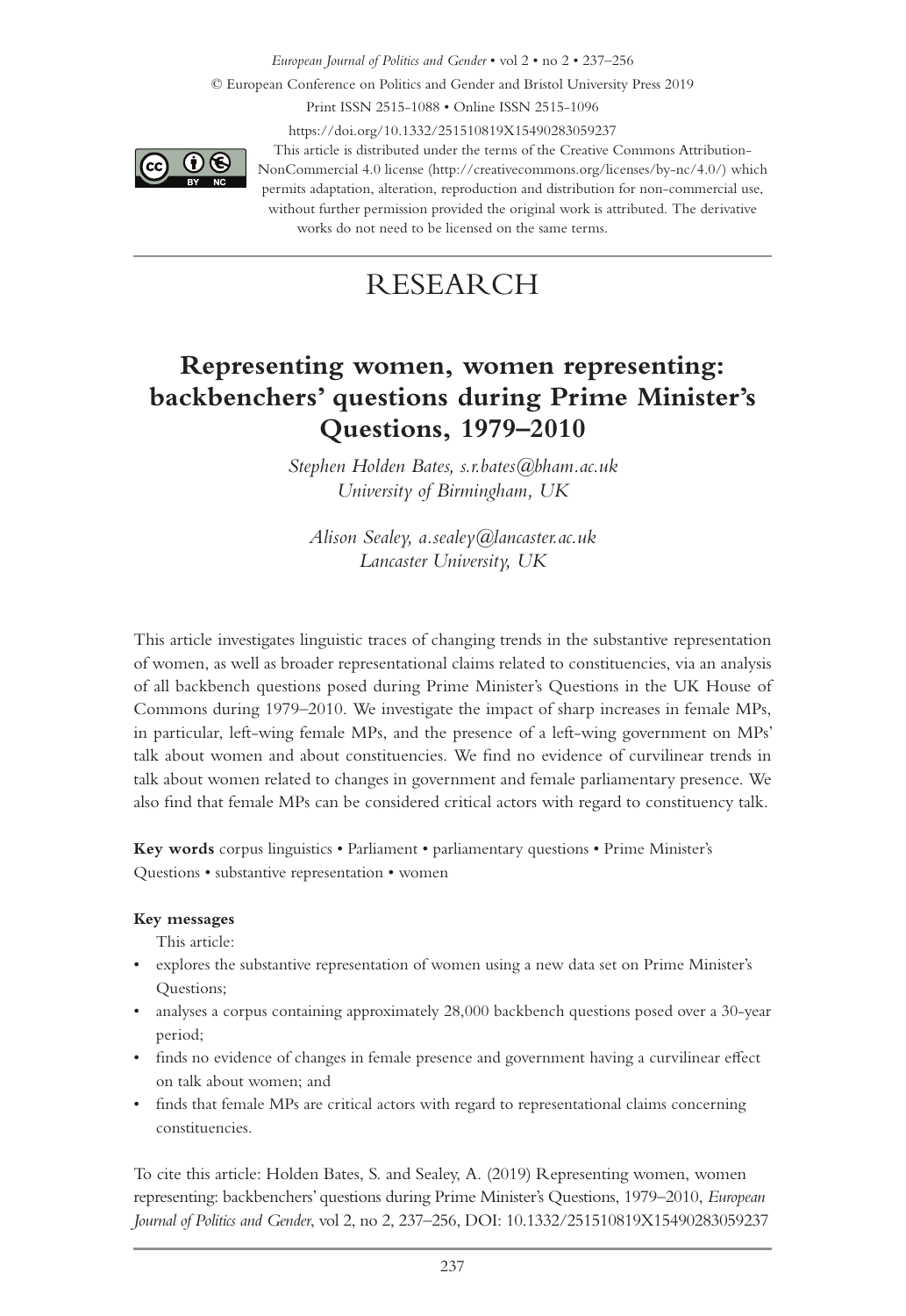# **Introduction**

The question 'Who speaks for women?' is one that is often posed by those who are interested, particularly within a parliamentary setting, in the substantive representation of women. We report evidence that sheds light on this and related questions, on parliamentary speech, and on the (gendered) foci of parliamentary questions by analysing all backbench questions posed during Prime Minister's Questions in the UK House of Commons between 1979 and 2010. Through hypotheses concerned with the impact of a sharp increase in the proportion of female (left-wing) MPs to more than 15% in 1997 and the presence of a left-wing government, we explore the nature and extent of changes in the representative priorities and language of (different groups of) backbench MPs. Specifically, we focus on three linguistic traces of broad trends concerning representation in terms both of the substantive representation of women and more widely: the word *women*,<sup>1</sup> the semantic domain 'PEOPLE: FEMALE', and variants of the word *constituency*.

Scholarship concerning the substantive representation of women often advocates close reading of texts to identify and analyse representative claims (Celis et al, 2014; see also Squires, 2008). While recognising the importance of such approaches, we take a different but complementary route here: using corpus linguistic techniques to identify and analyse patterns in the use of language during Prime Minister's Questions across parliamentary groupings, and specifically in the occurrence of significant topics. Corpus linguistics is a method for analysing large quantities of digitally stored, authentic language, using specialised software. In place of *a priori* decisions about what the analyst expects to find, the corpus-linguistic approach reveals statistically significant linguistic items, which are then available for further classification and interpretation. This approach not only provides an excellent basis for choosing small(er) amounts of text that can subsequently be closely read, but is also an important end in itself. That is, it allows for the identification and analysis of patterns and trends in language use relating to the substantive representation of women and (gendered) representational claims over an extended period (30 years) in a large corpus (approximately 28,000 questions).

Our research, thus, provides insights into the gendered nature of policy agendas and parliamentary questions, as well as changes in and between these agendas and questions over time. We find evidence that the presence of female MPs is associated with increases in the predisposition of all backbenchers to talk about constituency matters, especially post-1997, when there was a sharp increase in left-wing female MPs and a near doubling of the proportion of female representatives in total. Female MPs became even more likely to raise these issues post-1997 and male MPs behaved more like their female counterparts in this regard over time. However, there is little evidence to suggest that changes in the proportion of female MPs both overall and within parties, or changes in government, had any impact on the willingness of backbench MPs taken as a whole, and female backbenchers in particular, to talk about women. Talk about women by female MPs increases after 1997 but only proportionately, rather than curvilinearly, and there is mixed evidence for any change in male MPs' talk. These findings, then, raise questions about which sets of conditions are key in enabling (advancements in) the substantive representation of women in this and similar parliamentary institutions.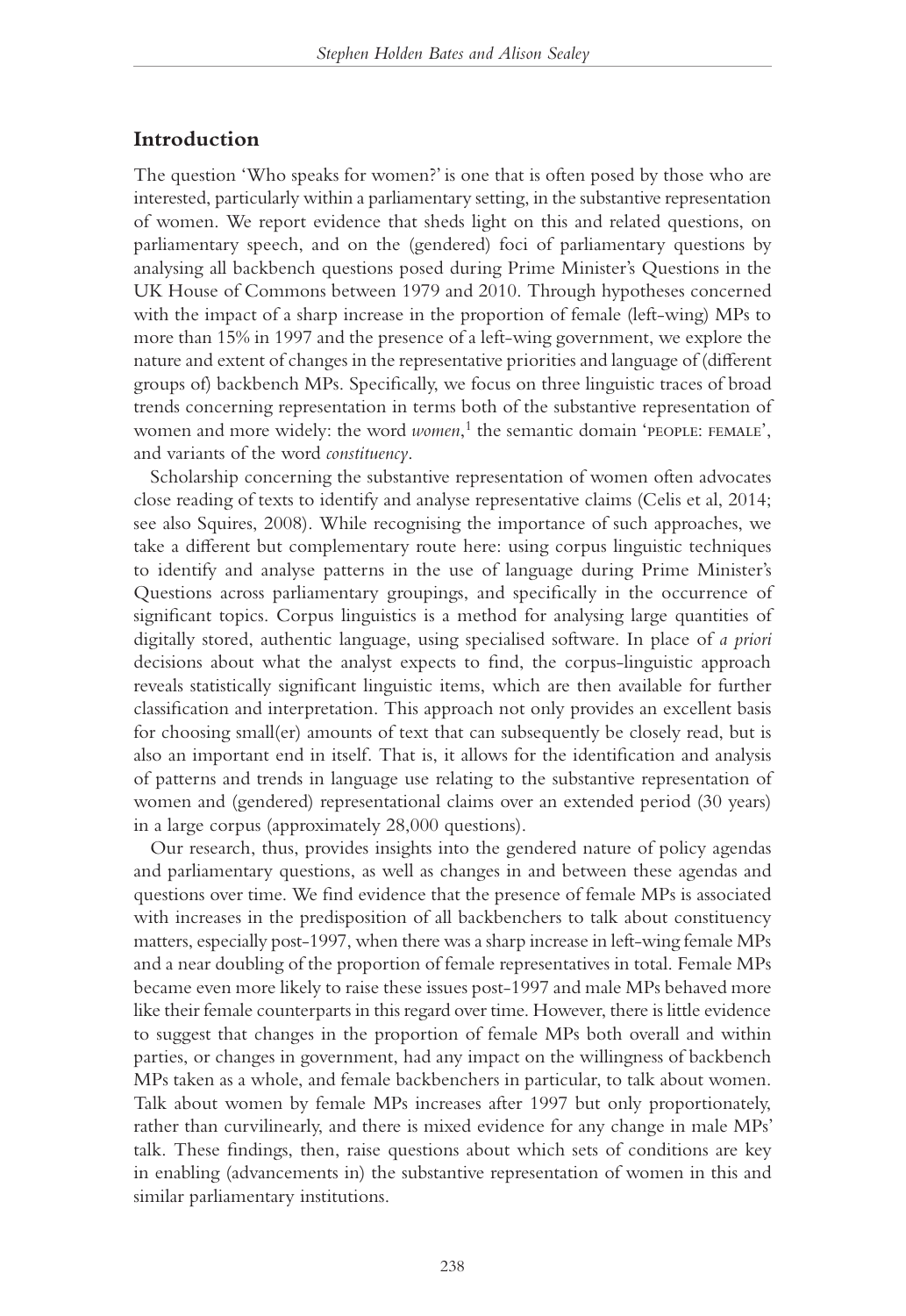The article contains six sections. We begin by providing an overview of Prime Minister's Questions and changes to the number of female MPs over time, before contextualising our study in the literature on women's representation from which the hypotheses are derived. We then discuss the corpus-linguistic methods used, outline and discuss our findings, and conclude by identifying the implications of the study.

## **Prime Minister's Questions and women in the UK Parliament**

Since its inception in 1961, Prime Minister's Questions has offered all backbenchers, the Leader of the Opposition and the leader of the third-largest party (if not in government) a regular opportunity to pose (topical) questions on aspects of government policy and responsibility to the Prime Minister. Before 1997, Prime Minister's Questions was a twice-weekly event lasting 15 minutes; since 1997, it has been a once-weekly event lasting 30 minutes. The Leader of the Opposition and the leader of the third party are always entitled to pose up to six and two questions respectively and these questions can be on any topics they wish. Backbench MPs can pose questions in two ways: they can table questions beforehand, with questioners being selected by ballot, or they can catch the eye of the Speaker during Prime Minister's Questions and be called to ask a question.

The first questioner for each session usually asks the Prime Minister to list their engagements for the day and then, after receiving a response, poses a supplementary question that relates to any aspect of the Prime Minister's responsibilities and nearly any aspect of the actions and policies of the government as a whole. This kind of question is known as an 'open' and 'non-transferable' question as it cannot be transferred to another minister or department. Since 1997, subsequent backbench questioners usually only pose the supplementary question as the tabled question regarding engagements has already been answered.2 The other kind of question sometimes posed is a 'closed' question. These are on specific topics tabled beforehand and allow the Prime Minister to read out ready-prepared answers. The supplementary question must then relate to the specific topic under consideration, although it is not known by the Prime Minister beforehand.3

Beyond changes to the length and frequency, Prime Minister's Questions has been a relatively stable parliamentary institution in terms of both purpose and format, particularly since Margaret Thatcher's election in 1979, when the posing and answering of open, non-transferable questions became the norm (Bates et al, 2014: 258). Moreover, since the advent of sound broadcasting in 1978, it has been the highest-profile parliamentary event bar none (Riddell, 1998).

Prime Minister's Questions is often criticised for 'providing scrutiny by screech' (Bercow, 2010), with its worthwhileness questioned (for an overview of criticism, see Bates et al, 2014: 253–4). Bates et al (2014) found that a sizeable minority of questions posed during Prime Minister's Questions were either *unanswerable* – designed deliberately to provoke discomfort and/or evasion – or *helpful* – posed to prompt the Prime Minister to set out the government's position and/or attack the opposition. These criticisms, findings and practices call into question the value of analysing questions posed during Prime Minister's Questions.

While recognising these issues, we argue that Prime Minister's Questions remains a useful access point to studying the priorities and concerns of parliamentarians, especially with regard to the substantive representation of women. According to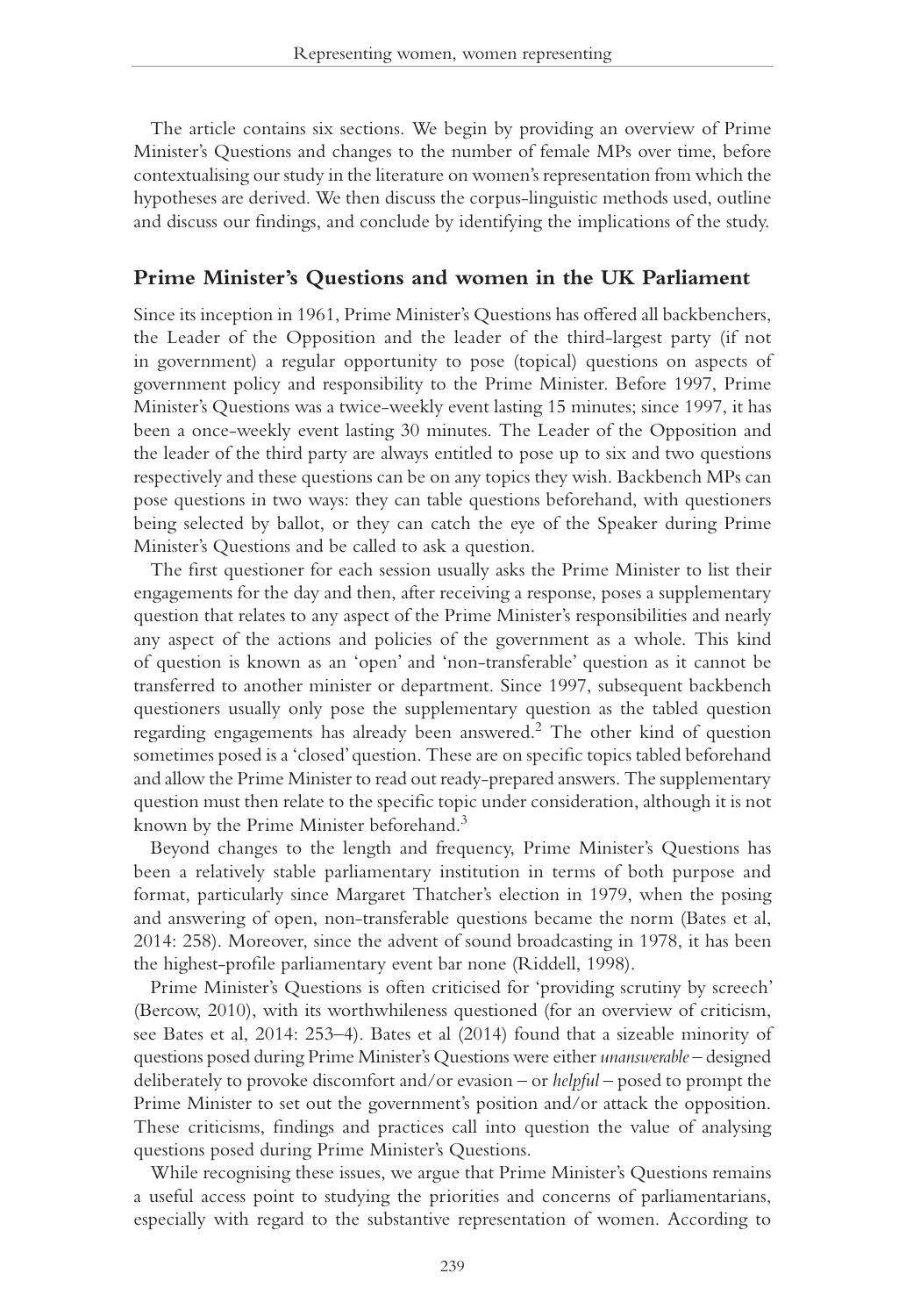Lovenduski (2012: 315), it is a political ritual that supports a traditional masculine gender regime within Parliament and has a 'crucial political representation dimension'; it is prominent both within Parliament and among the public; the frequent references to constituents (Bevan and John, 2016) means that it is a parliamentary institution where the public have the most 'presence'; and it covers a broader range of issues in comparison to the narrower concerns of other parliamentary institutions, such as departmental question time (Bevan and John, 2016: 61; Bates et al, 2018). It must also be noted that, in Bates et al's (2014) sample, between approximately 60% and 80% of questions posed to each Prime Minister were standard (ie straightforward) questions. Even non-straightforward questions must still have a particular issue as the hook with which to criticise, or praise, the government. It is in this context that a number of scholars have found Prime Minister's Questions, and parliamentary questions more broadly, illuminating as a vehicle to study the (changing) agendas, values, behaviour and language of parliamentarians (eg Soroka et al, 2009; Saalfeld, 2011; Vliegenthart and Walgrave, 2011; Martin, 2012; Bevan and John, 2016; Vliegenthart et al, 2016). We follow along such a pathway by focusing on all backbench questions posed during Prime Minister's Questions between the 1979 and 2010 UK general elections.

We focus on backbench questions because, as Lovenduski and Norris (2003: 99) argue, the choice of parliamentary questions is a legislative activity, especially within systems with strong party control, where backbenchers have more autonomy. Moreover, in their analysis of Prime Minister's Questions, Bevan and John (2016) find that both the government and opposition backbenches drive the agendas of the front benches and change the attention of the government. Prime Minister's Questions is important politically because it provides an opportunity for backbenchers not merely to air their own concerns and interests, but also, potentially, to 'shape the policy agenda in different ways, adding meaning to parliamentary debates' (Bevan and John, 2016: 80). It is thus, potentially, an important site for the substantive representation of women, one where critical actors can channel demands from a variety of sources into the Parliament and government.

We focus on the period 1979–2010 not only because Prime Minister's Questions has been a relatively stable institution since 1979, but also because it covers a period during which there was a relatively large shift in the proportion of female MPs in the House of Commons (see Figures 1 and 2). The period covers seven Parliaments, 31 parliamentary sessions and two administrations: the Conservative governments of 1979–97 under Prime Ministers Margaret Thatcher (1979–90) and John Major (1990–97); and the Labour governments of 1997–2010 under Tony Blair (1997–2007) and Gordon Brown (2007–2010). During this period, the proportion of female MPs rose from 3.0% (the second-lowest proportion of female MPs after the Second World War) to 19.8%; the key time being 1997, which saw the number of female MPs double (Kelly, 2018). The year 1997 also saw a change in balance between female MPs from the two main parties in the House of Commons. Until 1997 and excepting 1945, both the Conservative and Labour parties provided at least a quarter of female MPs. While Labour normally provided the majority, this was not always the case and the majority was often relatively small. However, between the 1997 and 2010 general elections, female Labour MPs provided at least three quarters of female MPs (and approximately 15% of all MPs), while Conservative female MPs provided less than a seventh.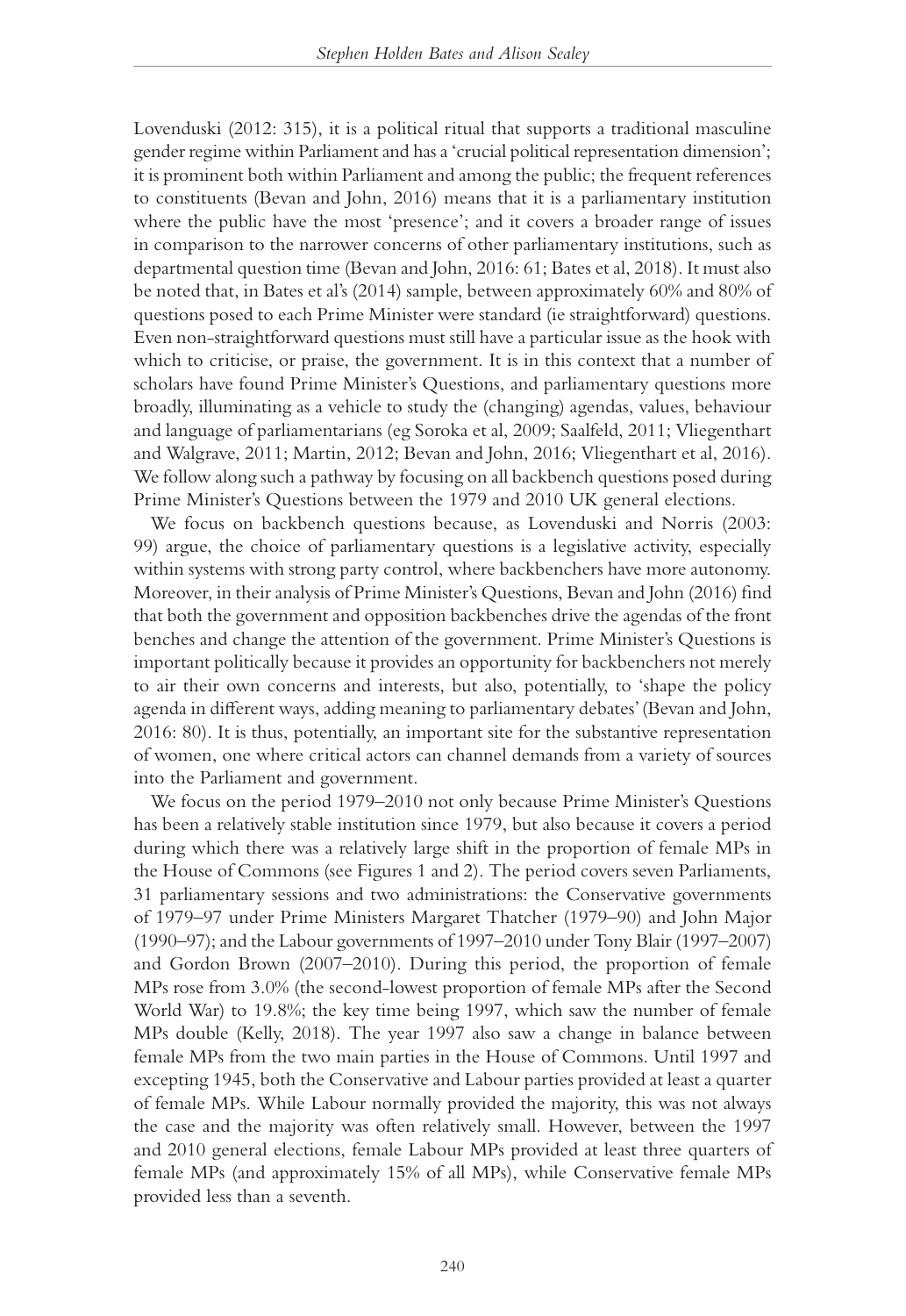

**Figure 1:** Percentage of female MPs as a proportion of the House of Commons after general elections, 1945–2005

**Figure 2:** Percentage of female MPs from Conservative, Labour and other parties at general elections, 1945–2005



Source: Kelly (2018: 5)

As such, backbench questions posed during this parliamentary institution over this period provide an excellent vehicle for a longitudinal study of the changing nature of the substantive representation of women, as well as the changing nature of broader representational claims.

# **The representation of women within Parliament**

In the wake of Pitkin's (1967) work on the concept of representation and Phillips's (1995) work on the politics of presence, most literature on female representation concentrates on the relationship, if any, between the descriptive representation of

Source: Kelly (2018: 5)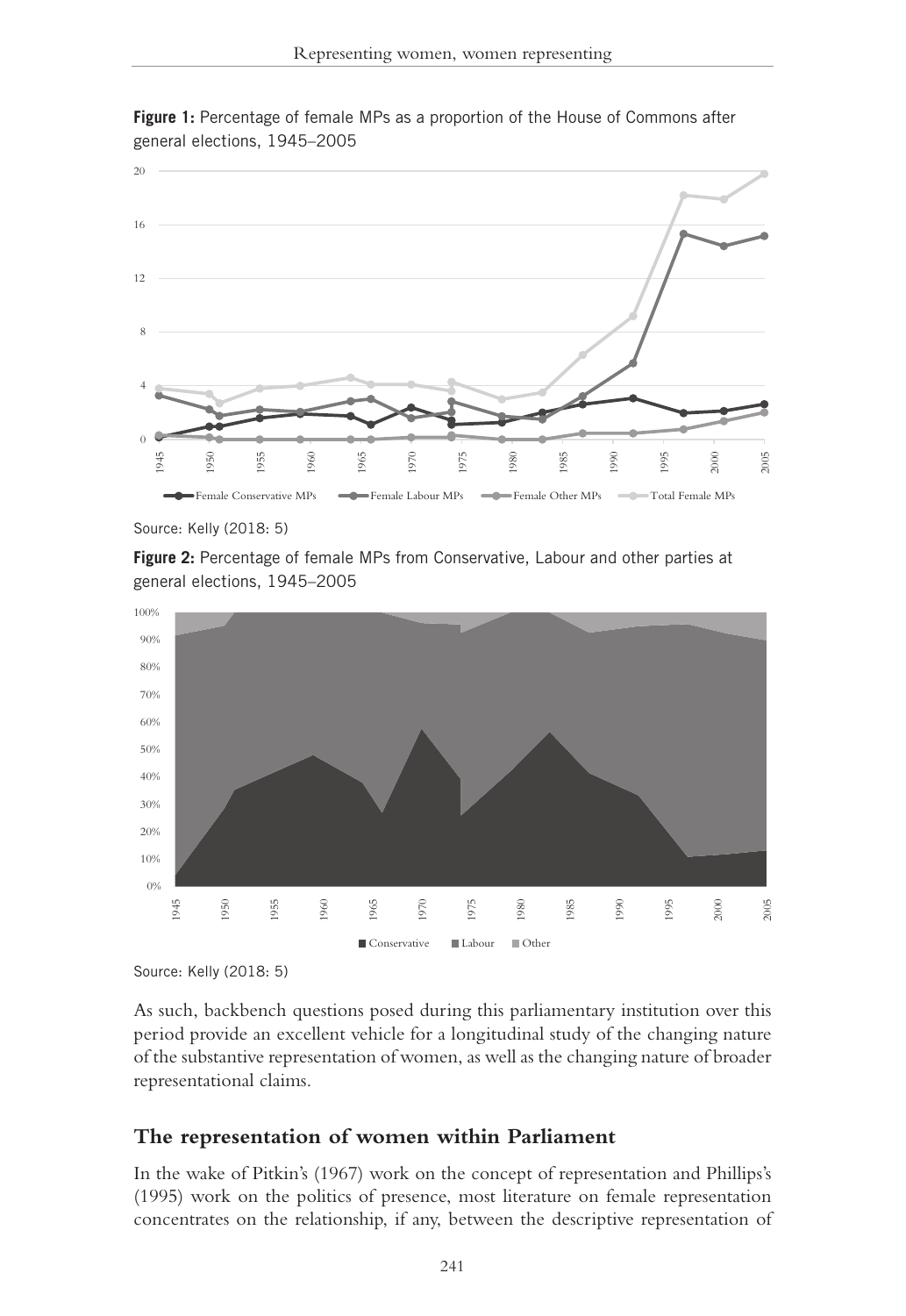women – the extent to which female presence within institutions reflects their presence within society – and their substantive representation – the extent to which representatives act for women and promote women's interests (for an overview, see Wängnerud, 2009). As Childs (2006) argues, increasing the number of female representatives does not necessarily deliver, in a straightforward way, the substantive representation of women (see also Cowell-Meyers and Langbein, 2009) as any relationship between the two is probabilistic rather than deterministic (Mackay, 2008). This has led many away from critical mass theory towards alternative approaches to studying the substantive representation of women, and away from such questions as 'When do women representatives make a difference?' towards those such as 'When and under which conditions does the substantive representation of women occur?' (Celis, 2012: 525; Beckwith and Cowell-Meyers, 2007: 561). Celis et al (2008) rethink the substantive representation of women in order to shift research away from: critical mass towards critical actors (Childs and Krook, 2006, 2009); a sole focus on female representatives towards a recognition of important differences among women and the possibility of men acting on behalf of women as a group; and a focus on policy change and MPs towards other political sites, actors and modes of political representation as well. They posit a research agenda organised around four questions concerning the who, where, why and how of the substantive representation of women in order to open up the definition of the substantive representation of women and avoid *a priori* decisions about the actors, sites, motivation and outcomes of the substantive representation of women (see also Mackay, 2008).

Beckwith and Cowell-Meyers (2007) are similarly critical of critical mass theory. They argue that no threshold number has been established to mark the boundary between female representatives being effective or otherwise, and that the mechanisms by which increases in the descriptive representation of women turn into advances in the substantive representation of women are unspecified (Beckwith and Cowell-Meyers, 2007: 553). To overcome these issues, they theorise the interactions between sheer numbers of women and conducive policymaking contexts to identify conditions within democratic political systems under which the substantive representation of women can be achieved. In order to develop more powerful and subtle hypotheses, they identify three sets of factors that 'provide the greatest analytical and explanatory leverage' concerning the substantive representation of women: sheer numbers of women; conducive parliamentary contexts (namely, the [secure] presence of a leftwing party/coalition in government); and conducive civil society contexts (such as the vitality of feminist movements and any countermovements, and favourable public opinion) (Beckwith and Cowell-Meyers, 2007: 556). With regard to sheer numbers, Beckwith and Cowell-Meyers talk of a 'critical representational threshold' of 15%, stating:

There appears to be general agreement that a critical range of between 15 and 30 per cent of women in a national or regional body, from parties across the political spectrum, is necessary for women to influence the *agenda* or *style of business* within that body or its *policy outputs*. (Beckwith and Cowell-Meyers, 2007: 556, emphasis added; see also Beckwith, 2007; Wängnerud, 2009)

In terms of influencing the policy outputs, agenda or style of business, most attention has been placed on policy outputs and, specifically, legislative activity in the form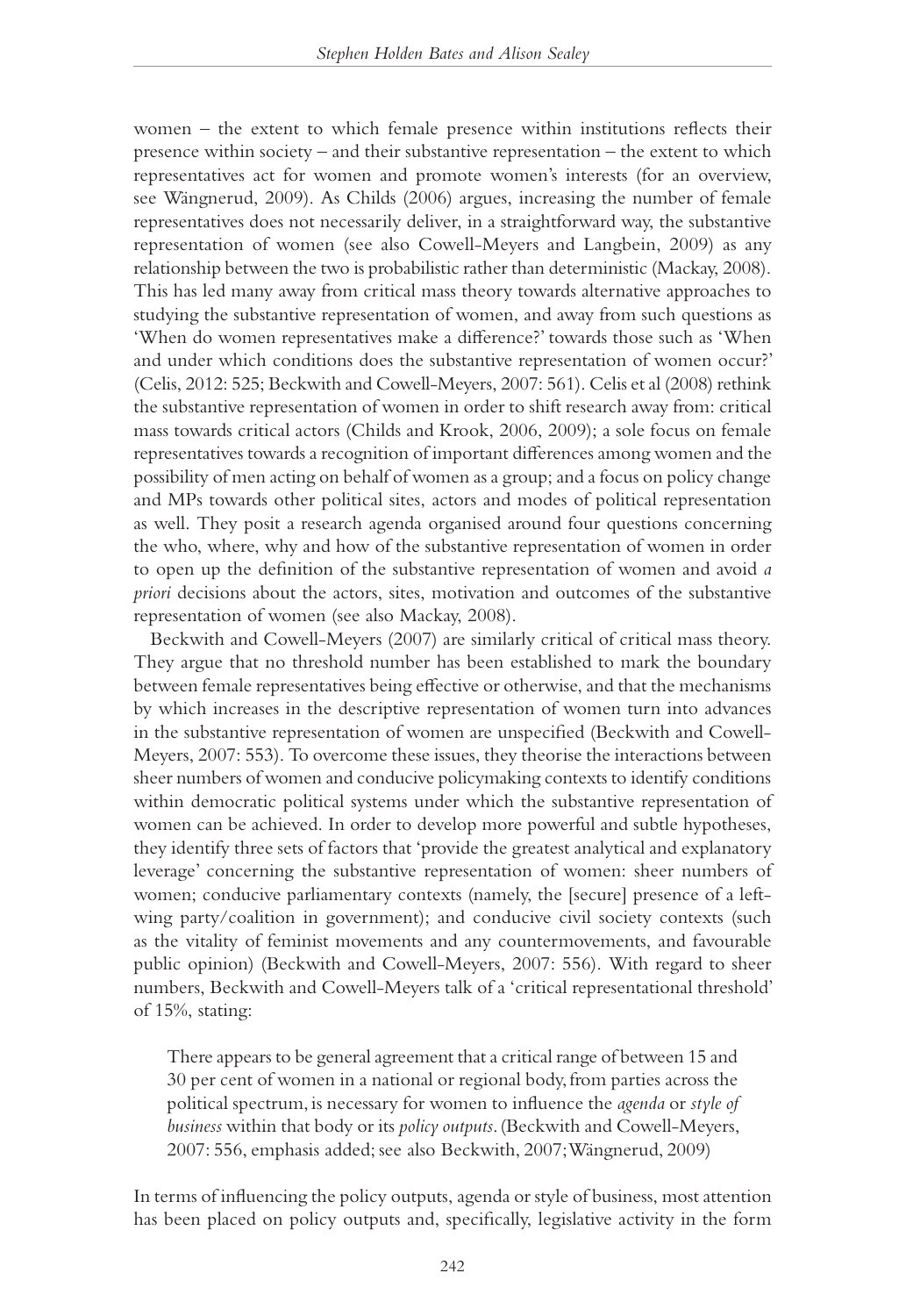of initiating, accompanying, voting on and implementing legislation in favour of women (Celis, 2006: 86; 2008: 113). As Piscopo (2011: 449) argues: 'despite claims that female legislators may transform politics in ways beyond changing statutes, few studies address changes not measured by counting representatives and categorising policies'. Among the few – and now, perhaps, eight years later, not so few – studies that take a different approach are those that concentrate on the language used in the representation of women and, usually, on speeches within parliamentary and legislative debates.<sup>4</sup> The attractions of such a focus on parliamentary speech are obvious  $-$  as Catalano (2009: 51) argues: '[T]he floor of the parliament is perhaps the best forum for women literally to make their voices heard'.

Drawing on these research agendas concerning the substantive representation of women and predominantly on the approach advocated by Beckwith and Cowell-Meyers, the present article contributes to this strand of research concerning parliamentary speech by exploring the substantive representation of women and the representational foci of all backbenchers, whether female or male, as expressed through the language used in questions posed during Prime Minister's Questions.

In relation to the substantive representation of women, our first two hypotheses are informed by Beckwith and Cowell-Meyers's (2007: 557) claims that:

It is likely that the higher the percentage of women elected to a national legislature, the more conducive the conditions [for the substantive representation of women]. In addition, because most empirical research has found a strong relationship between women's representation within left-wing parliamentary groups or caucuses, we expect that high numbers of left-wing women elected to national legislatures will similarly effect women-friendly public policy.

Moreover, increases in the number of female politicians have been found to have positive, curvilinear effects on the substantive representation of women (Bratton and Ray, 2002; Beckwith, 2007: 38), rather than simply proportionate ones. This, it is argued, is not only because female politicians are emboldened by increases in their numbers (Kanter, 1977a, 1977b), but also because these increases in numbers will have an accelerating effect on the willingness of male politicians to speak on subjects associated with the substantive representation of women (Studlar and McAllister, 2002). So, our first hypothesis is:

H1: After 1997, when the percentage of women elected to the House of Commons rose above 15 percent for the first time, women's substantive representation during Prime Minister's Questions will be greater than before, and curvilinear.

Our second hypothesis focuses on party differences and the impact of left-wing female MPs and governments. In their analysis of Prime Minister's Questions, Bevan and John (2016) find that government and opposition MPs approach Prime Minister's Questions differently, as reflected in the topics of the questions they pose, with opposition questions being driven by political saliency and a desire to challenge and discomfort the government. In their focus on 'sheer numbers', Beckwith and Cowell-Meyers (2007: 557) expect 'that high numbers of left-wing women elected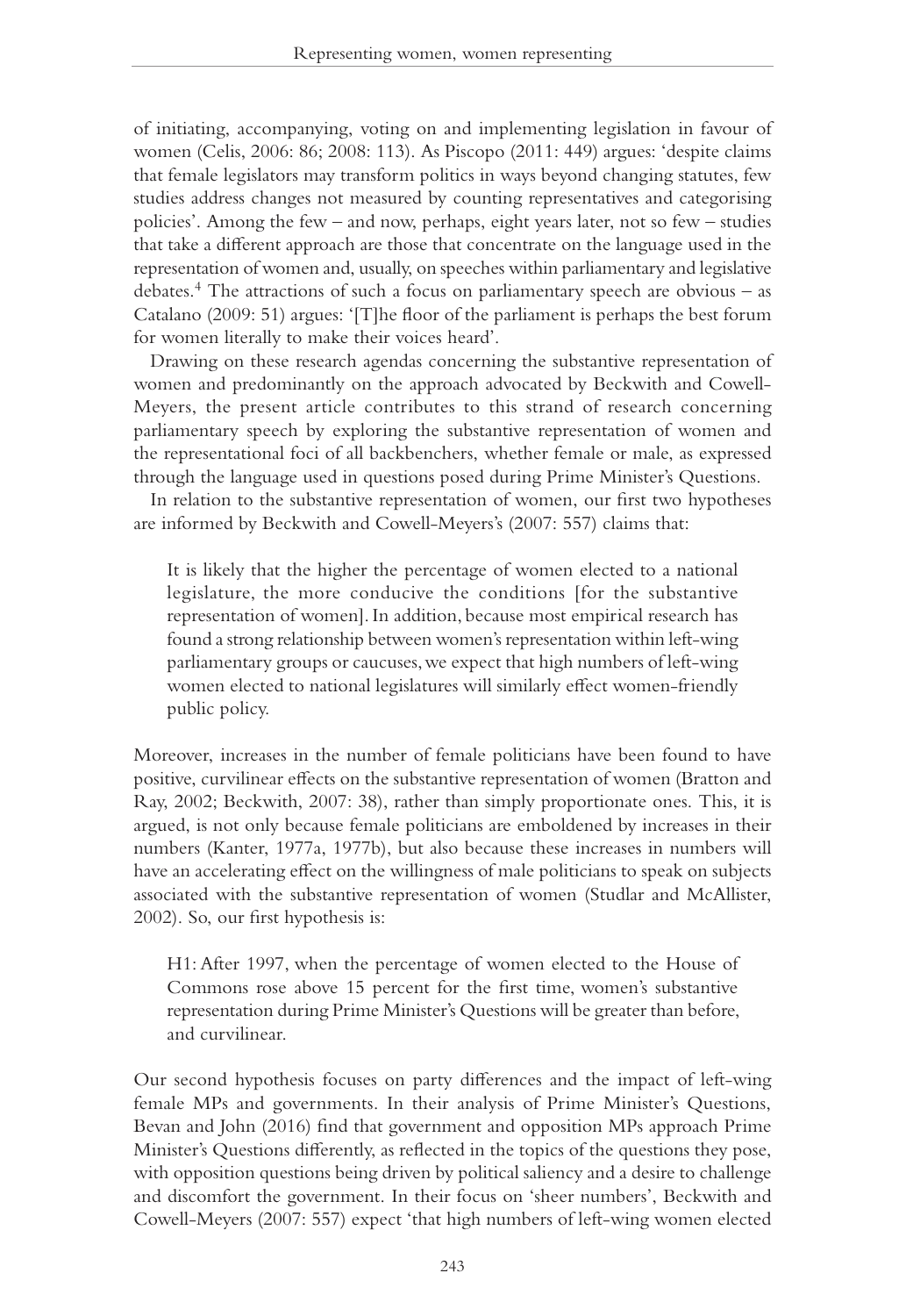to national legislators will … effect women-friendly public policy'. In their focus on the parliamentary context, they suggest that a left-wing party securely in government similarly provides the most conducive legislative environment for the substantive representation of women. These conditions prevailed in the UK between 1997 and 2010. In 1997 and 2001, the centre-left Labour Party entered and remained in government with the largest and second-largest majorities in the post-war period, respectively; the 2005–10 Labour government had the 7th largest majority out of the 20 post-war governments. At the same time, in 1997, the percentage of Labour female MPs in the party and in the House of Commons rose from 13.7% and 5.7%, respectively, to 24.2% and 15.3%, respectively, proportions that were to remain broadly similar until  $2010<sup>5</sup>$  As such, our second hypothesis is:

H2: Female Labour MPs will talk most about women and women's issues during Prime Minister's Questions, and after 1997, when the Labour Party was in government with large majorities and the percentage of female Labour MPs was approximately 15% of the total number of MPs, women's substantive representation will be greater than before, and curvilinear.

Our third hypothesis focuses on constituency talk, broadening out our focus from the substantive representation of women to wider representational claims and the (gendered) priorities and foci of MPs, as expressed through parliamentary questions. It allows us to explore Lovenduski and Norris's (2003: 89, 97) concern with whether the influx of female MPs in 1997 affected, in this instance, one important aspect of the political discourse and content of Prime Minister's Questions. In their analysis of Prime Minister's Questions, Bevan and John (2016: 80) conclude that backbenchers think that discussion of constituency interests is important and that 'Prime Minister's Questions is one of the most public ways that MPs can express their concern and represent the views of their constituents, as the frequent references to them in their questions indicate' (Bevan and John, 2016: 69). In general, women have been found to focus politically more on the local level: Coffé (2013) finds that women have a greater interest in local politics than men and that women are more interested in local politics than national and or international politics; and Norris and Lovenduski (1995: 213–24) find that women give a higher priority to constituency work within legislatures than men. If female MPs are similar in these regards to women in general, then we would expect them to have a greater interest in constituency matters. Therefore, also taking into account Beckwith and Cowell-Meyers's claims, our third hypothesis is:

H3: Female MPs will talk about constituency issues more than their male counterparts and such talk will increase curvilinearly after 1997 and the increase in the proportion of female MPs to above 15%.

# **Data and methods**

The corpus containing every utterance during all sessions of Prime Minister's Questions between the general elections in 1979 and 2010 comprises 4,470,576 words and 31,656 different word types. It was constructed by downloading transcripts for all sessions of Prime Minister's Questions from 1979 to 2010 from Hansard, the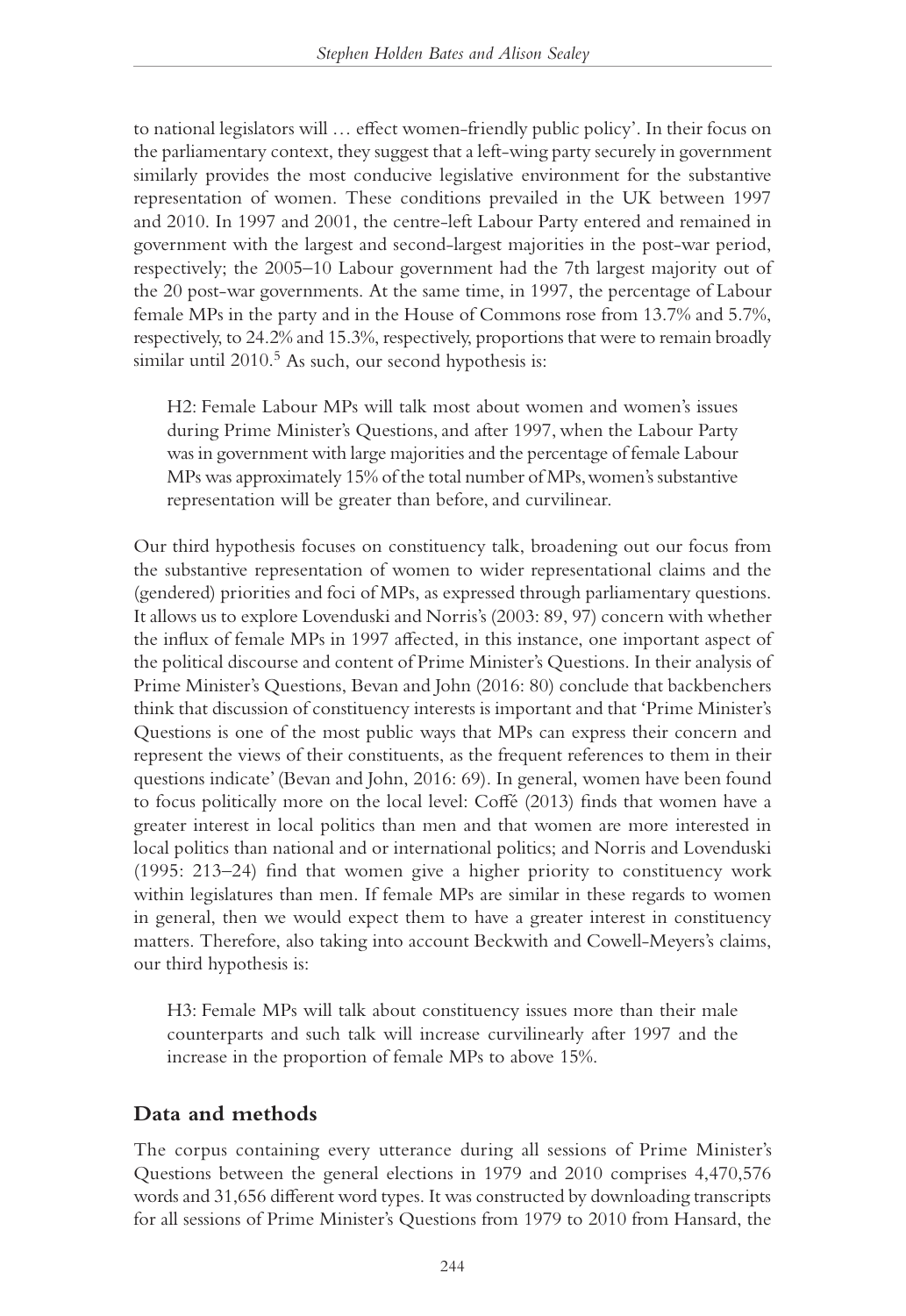edited verbatim official report of proceedings of Parliament,<sup>6</sup> creating transcripts of Prime Minister's Questions under the premierships of Margaret Thatcher, John Major, Tony Blair and Gordon Brown. Each transcript was processed so as to be analysable with specialist linguistic software, with every turn tagged to indicate the speaker uttering it.<sup>7</sup>

The sub-corpus under consideration here comprises the speaking turns of all backbenchers during this period. During the 994.5 sessions of Prime Minister's Questions, 28,313 turns<sup>8</sup> were taken by up to  $9$  1,425 backbenchers, which provides us with a corpus for analysis of 1,485,977 words and 25,257 different word types. This sub-corpus was constructed by using the software XTractor (Heuboeck and Thompson, 2009) to extract the turns of all backbenchers for each parliamentary session between 1979 and 2010 and, subsequently, various groupings by particular periods (eg all backbench MPs during 1979–97, or female Labour MPs during 2005–10). In terms of party, we focus only on MPs from the Conservative and Labour parties. Between 1979 and 2010, these parties were either in government or were the official opposition and comprised at least 85% of all MPs. Moreover, all other parties at some points during this period had no female representatives, making comparisons impossible. All outputs were then analysed using the Wmatrix corpus-analysis software (Rayson, 2009).

Wmatrix allows for comparisons of words and semantic domains<sup>10</sup> across different corpora and, in turn, the identification of key words and key semantic domains, that is, words and semantic domains 'whose frequency is unusually high in comparison with some norm' (Smith, 2015: 228). The order of key words or key semantic domains is produced by using both an effect-size metric and a statistical significance threshold. Effect size 'indicates the magnitude of an observed finding' (Rosenfeld and Penrod, 2011: 342, quoted in Gabrielatos and Marchi, 2012). We use the effect-size metric *%DIFF*, which indicates the proportion of the difference between the normalised frequencies of a word, or semantic domain, in two (sub-)corpora (Gabrielatos and Marchi, 2012). The measure of statistical significance used is *Log-likelihood*, which shows the level of statistical significance of the differences observed in the comparison of (sub-)corpora. All our findings use a threshold of at least *p* < .05 before listing the remaining key words or semantic domains by *%DIFF*.

In order to investigate changes in the substantive representation of women, we focus on the single word 'women' and the semantic domain 'people: female', which captures not only the use of words such as *woman/women*, but also the use of words such as *girl(s)*, *Mrs*, *suffragette(s)* and so on. In order to investigate constituency talk, we focus on the word stem 'constituen-' (ie the stem of the words *constituent(s), constituency* and *constituencies*). It is important to make clear that our method does not rely only on frequencies and statistically significant contrasts; it also facilitates the identification of patterns in the use of single words and words in combination. For example, concordances of the word 'women' in context illustrate both where it occurs in semi-fixed phrases such as 'servicemen and women', and where the question is more directly focused on women specifically, as in 'employment prospects for women'*.* We recognise, therefore, that not all uses of these linguistic traces relate straightforwardly to raising women's interests.<sup>11</sup> However, they do all relate to representational claims of some kind about women. Our focus on these linguistic traces, therefore, offers a valid and fruitful approach to exploring patterns in the use of language related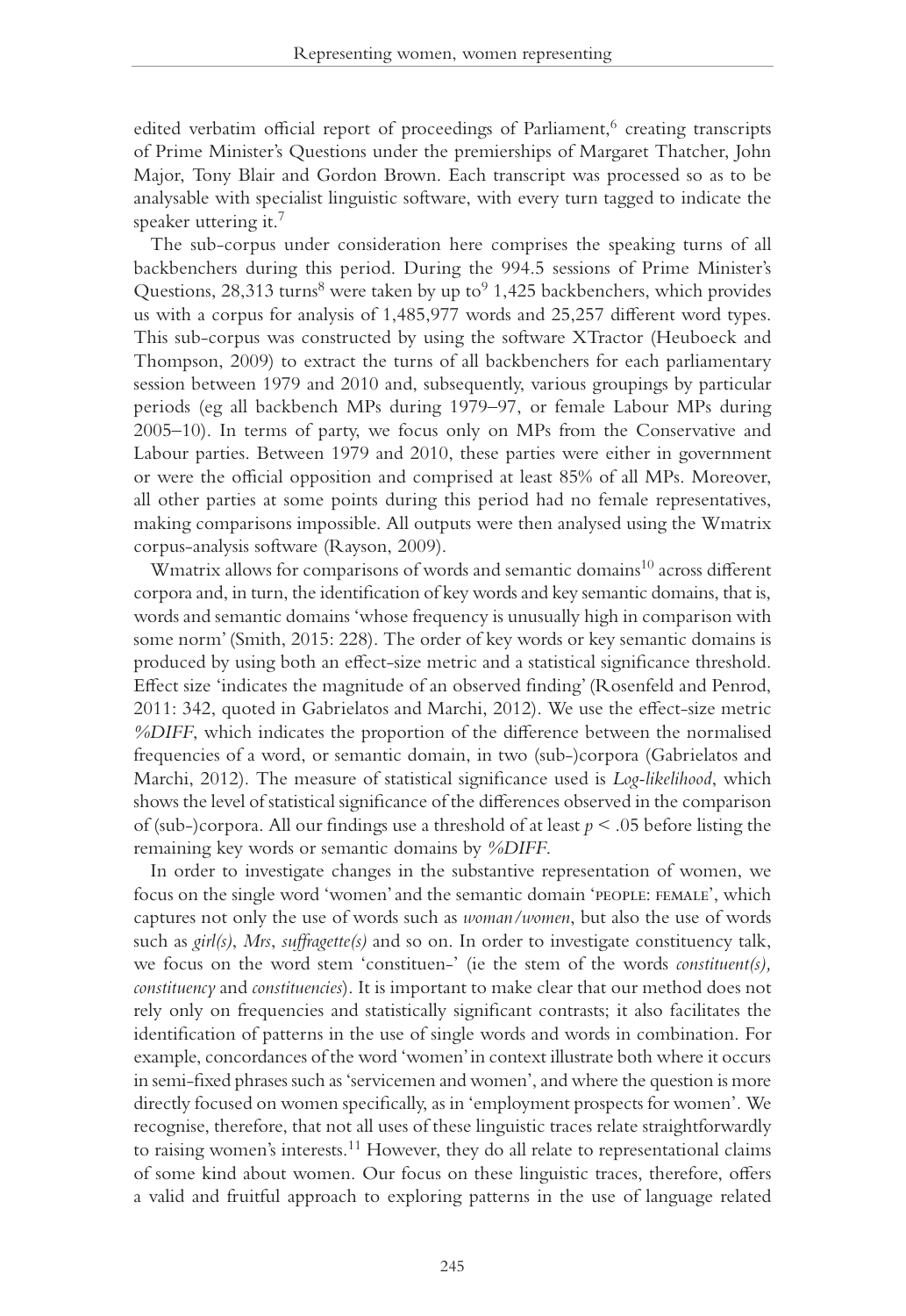(directly) to the substantive representation of women over a considerable period of time and by a significant number of representatives.

# **Results**

#### *The substantive representation of women during Prime Minister's Questions*

There is good evidence that the transition between a Conservative and Labour administration in 1997 is associated with a rise in the substantive representation of women during Prime Minister's Questions. Both people: female and *women* are much more prevalent in the utterances of backbenchers during 1997–2010 than during 1979–1997 (see Table 1).12 Furthermore, when comparing Parliaments to preceding and succeeding ones, the period 1997–2001 appears to indicate a step change in the substantive representation of women. PEOPLE: FEMALE is ranked highly when comparing the 1997–2001 Parliament to its predecessor and does not appear as key in any other comparisons between Parliaments and their predecessors/successors, suggesting an otherwise level trajectory both before and after this Parliament. The word *women* is similarly ranked highly when comparing keywords between 1997–2001 and 1992–97.

There is overwhelming evidence from the data that it is female MPs who speak most about women (see Table 2). When comparing female backbenchers to their male counterparts, PEOPLE: FEMALE is the most key domain both overall and by each administration by a wide margin, with *women* being ranked highly across all these periods too. When comparing by Parliament, again, female backbenchers consistently tend to speak about women more than their male counterparts, whatever the proportion of female MPs in the House of Commons (see Table 3).

However, once we move beyond these comparisons, more nuanced and, perhaps, less expected pictures emerge. When we focus solely on female backbench MPs – either altogether or by party – and compare their utterances both by administration and with respect to preceding and succeeding Parliaments, we find that there is little, if any, evidence of a curvilinear interest in women.

We compared all utterances by female backbenchers by administration, and found no indication of any step changes in the amount that women and women's interests are spoken of. The semantic domain people: female and the word *women*  (or any synonym) do not appear at any robust level of significance when comparing 1979–1997 to 1997–2010 or *vice versa*. When looking across Parliaments, it is only 1987–92 in comparison with 1992–97 that shows key semantic domains and key words associated with the substantive representation of women,<sup>13</sup> suggesting an endof-Thatcher effect.

Similar results are found when comparing female Labour backbenchers across both administrations and Parliaments. Again, there is no indication of any significant changes in the substantive representation of women when comparing administrations, and when comparing Parliaments, it is only 1979–83 in comparison with 1983–87 that stands out. There is evidence here which suggests that female Labour MPs who spoke in Prime Minister's Questions during this Parliament showed a heightened regard for the substantive representation of women in comparison to their immediate successors.<sup>14</sup> When focusing on Conservative female backbench MPs, there is some evidence, albeit not strong, that they were more concerned with the substantive representation of women pre-1997.15 In a comparison of Parliaments, similarly to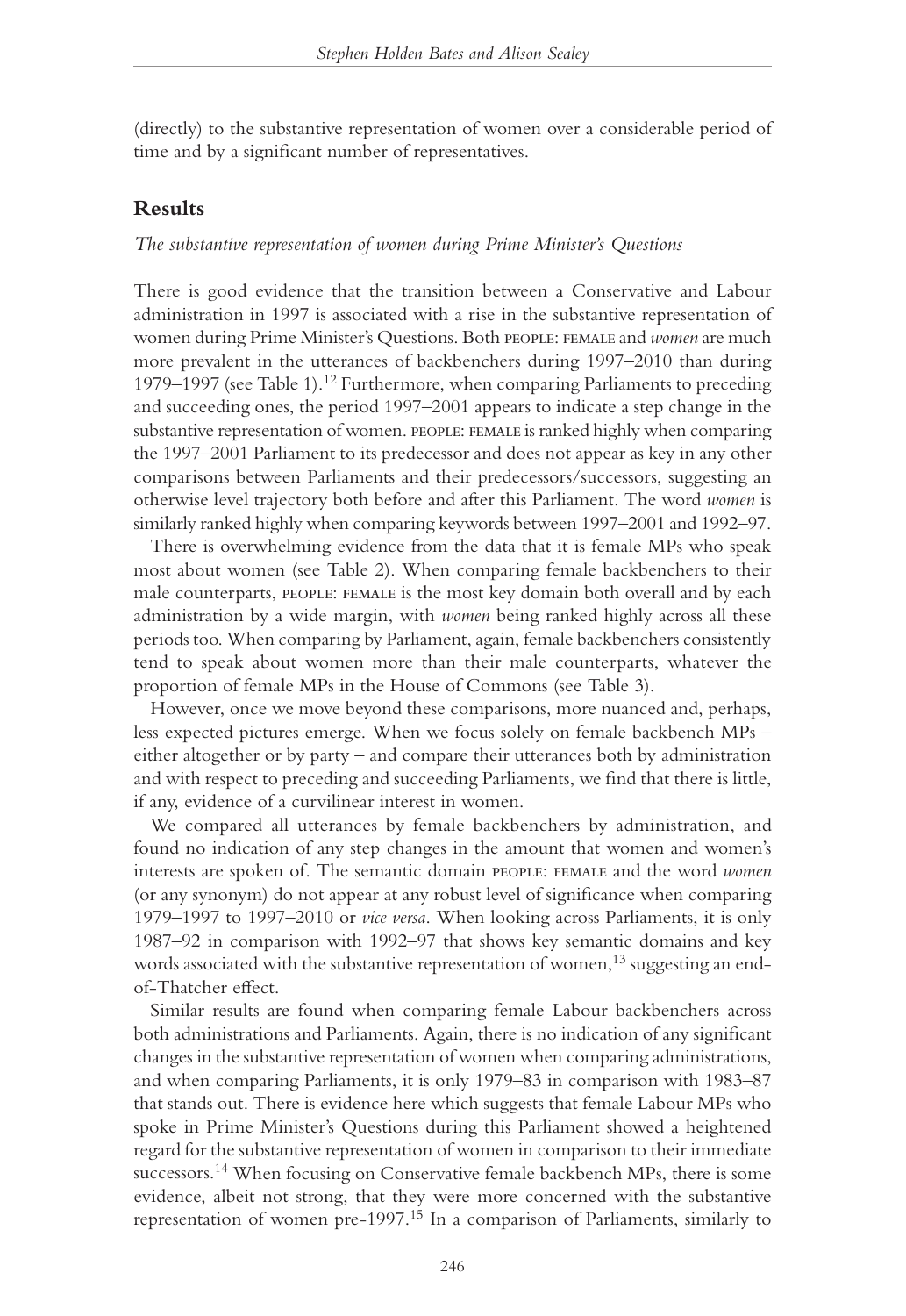the findings for all female backbenchers, it is 1987–92 in comparison to its successor that contains a heightened focus on the substantive representation of women among Conservative female backbenchers.16

In support of aspects of the preceding findings, comparisons of female backbenchers from the two main parties show that there is some evidence, albeit not particularly strong, that female Conservative backbenchers spoke less about women than their female Labour counterparts post-1997, $17$  with 1997 again appearing to be the turning point (see Table 4).18

When attention is turned to male backbenchers, a different pattern emerges. There is some evidence that male backbench MPs were more concerned with the substantive representation of women post-1997,<sup>19</sup> especially male Conservative MPs. Before 1997, male Labour MPs were more likely to speak about women than their male Conservative counterparts<sup>20</sup> but there is no difference post-1997. Furthermore, male Conservative MPs talk more about women under the Labour administration post-1997 in comparison to under the Conservative administration pre-1997, $^{21}$ whereas there is no discernible difference in the proportion of utterances concerned with women's issues among male Labour MPs across the two periods.

#### *Constituency talk*

From 1992 until 2005, there is clear evidence that backbench MPs spoke increasingly more about constituents and constituencies. This trend began during the 1992–97 Parliament but really accelerated during 1997–2001, before slowing down during 2001–05 and declining during 2005–10 (see Table 5). This development is perhaps shown more starkly when the two administrations are compared (see Table 6); all forms of *constituen-* are much more likely to appear post-1997.

Similar patterns are found when analysing subgroups. Both female and male backbenchers were more likely – sometimes much more likely – to talk about constituents and constituencies after 1997 (see Table 7). For male backbenchers, the pattern in relation to individual Parliaments mirrors the pattern for all backbenchers, with the trend beginning during 1992–97, before reaching its apotheosis during 2001–05 and then reversing during 2005–10 (see Table 8). With regard to subsubgroups, both female and male Conservative backbenchers and female and male Labour backbenchers – and especially male Conservative and Labour MPs – were more likely to talk about constituents and constituencies after 1997 (see Table 9). There is also evidence that it was female MPs who led this development. When comparing female backbenchers to their male counterparts over the whole time period between 1979 and 2010, over the Conservative administration (1979–97), and over the Labour administration (1997–2010), they consistently produced more constituency talk (see Table 10).

This gendered pattern is repeated when focusing on individual Parliaments (see Table 10), although only to a certain extent and intermittently (during the 1979–83, 1997–2001 and 2005–10 Parliaments). For the 1979–83 and 1997–2001 Parliaments, the findings suggest that there were spikes in constituency talk among female MPs and then a period during which their male counterparts caught up in terms of usage. For 2005–10, the findings show that female MPs continued to talk about constituents and constituencies to the same degree, while constituency talk among male MPs fell back. At no point, either over an entire administration or during individual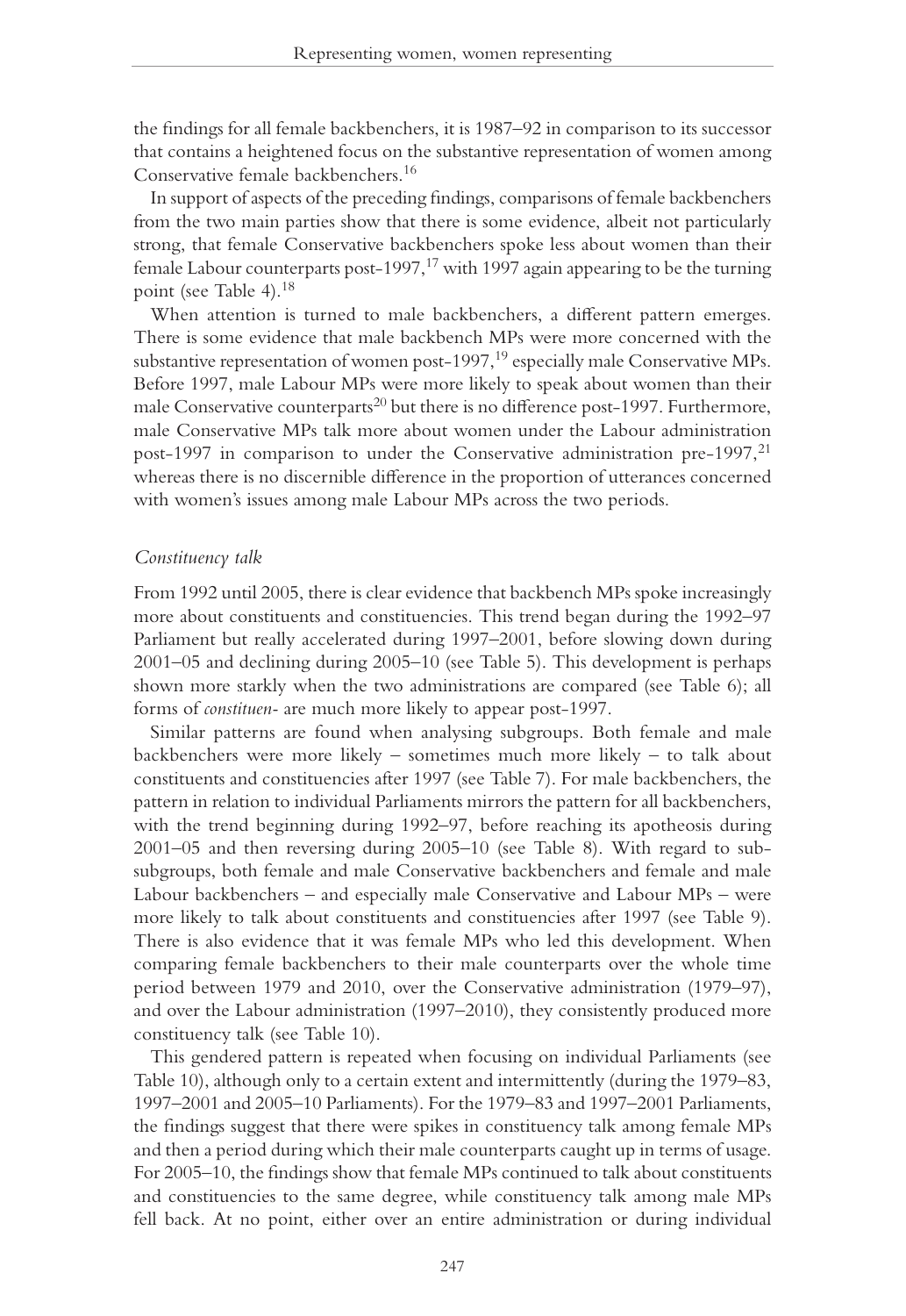Parliaments, do male backbenchers refer to *constituen*- more often than female backbenchers, either as a whole group or when comparing Labour or Conservative male backbenchers with their female party counterparts. However, Labour female backbenchers were much more likely to speak about constituents and constituencies than their male counterparts: (1) over the whole period between 1979 and 2010; (2) over the Conservative administration between 1979 and 1997; (3) over the Labour administration between 1997 and 2010; and (4) during the 1992–97, 1997–2001 and 2005–10 Parliaments (see Table 11). Moreover, Conservative female backbenchers were more likely than their male counterparts to speak about such matters both over the whole period (1979–2010) and while the Conservatives were in power before 1997 (see Table 12).

These findings suggest that the 1997–2001 period was significant, a view strengthened by the fact that when focusing on female backbenchers overall and by party, it was the only Parliament compared to its predecessors for which a variant of *constituen*- was a key word (see Table 13).<sup>22</sup> This suggests a step change by female backbenchers in the frequency of referring to constituents and constituencies at the time when the number of female MPs doubled, which was not seen at other times. Furthermore, this step change occurred for female backbenchers from both parties. Although there is some evidence that female Labour backbenchers were more likely to talk about constituents and constituencies over the whole period, $2<sup>3</sup>$ the only Parliament during which a similar trend occurs is 1992–97.<sup>24</sup> This suggests that female Conservative MPs had caught up with their Labour counterparts during the 1997–2001 Parliament and then female MPs from both parties increased their constituency talk at the same rate.

## **Discussion**

With regard to the first two hypotheses, the increase in female MPs to above 15% in 1997 does correspond with an increase in talk about women. The 1997–2001 Parliament shows a step change and the establishment of a new normal and higher level of talk about women during Prime Minister's Questions, which is then consistently maintained until 2010. However, this increase is proportionate, rather than curvilinear, and related to the increase of female Labour MPs as a proportion of the total number of MPs. The only group of MPs that talks about women more often post-1997 is, from a comparatively low base, male Conservative MPs, but this does not have a curvilinear effect on total talk about women as female and male Labour MPs talk about women in the same proportions as they did previously, and female Conservative MPs talk about them less.

The increase in talk about women post-1997 is, therefore, not because of any increase in the likelihood of backbenchers to talk about women and women's issues. Female MPs in general, and female Labour MPs in particular, continue to talk about women with the same propensity; there are simply more female Labour MPs, so talk about women is scaled up. Thus, there is little evidence that sheer numbers of female representatives and left-wing female representatives in particular, or the (secure) presence of a left-wing government, make any difference to the overall propensity of backbenchers to talk about women during Prime Minister's Questions. Moreover, these findings cannot be explained due to the 'newness' or inexperience of female representatives (Beckwith, 2007). There was little turnover of MPs at the 2001 general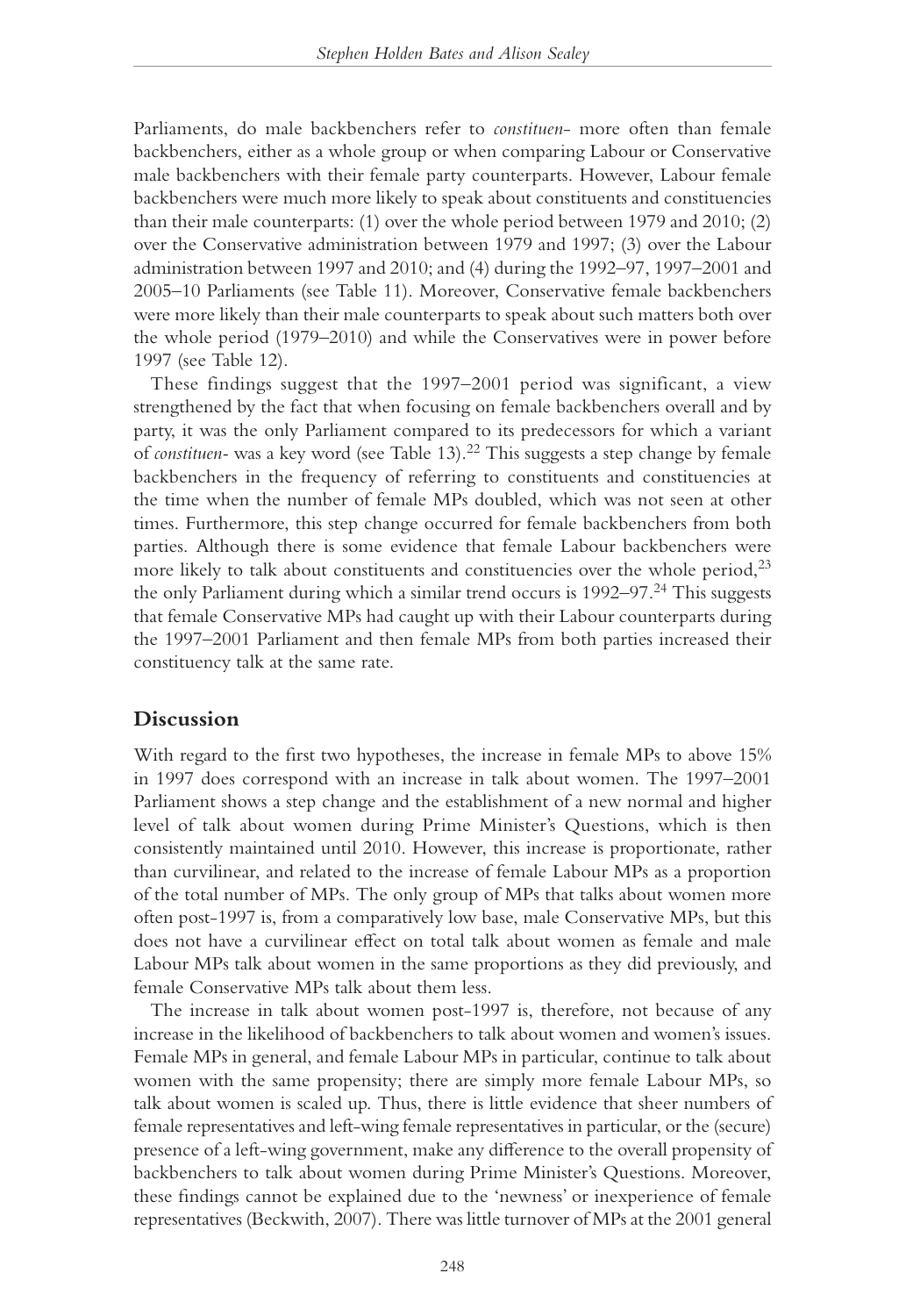election after the large influx of new Labour MPs in 1997, and therefore issues concerning inexperience among a large, new cohort of MPs would have dissipated. Yet, female Labour MPs do not talk about women proportionately more during the 2001–05 Parliament as compared with during 1997–2001 (or during 2005–10 as compared to 2001–05).

With regard to Conservative MPs, the comparative reduction in talking about women by Conservative female MPs and the comparative increase among Conservative male MPs occurs at the time, post-1997, when the balance among female representatives between Conservative and Labour MPs tilted sharply in favour of Labour and when Labour entered government with a historically large majority. These findings suggest opposing processes in play. In connection with Conservative female MPs, Bevan and John (2016) find that opposition backbenchers use questions to discomfort the government. Given what had happened in terms of female presence and parliamentary arithmetic, it is plausible to suggest that female Conservative MPs decided that success in terms of causing governmental discomfort would be found more successfully elsewhere than in relation to the substantive representation of women. In connection with Conservative male MPs, previous research has shown that contributions to debates on 'women's issues' by male centre-right politicians tend to be in an anti-feminist direction (Evans, 2012). Whether that was so during Prime Minister's Questions with male Conservative MPs acting as 'norm reactionaries' (Mackay, 2008: 131) remains to be seen (and is the focus of ongoing research). Whatever the case, the upturn in talk about women among right-wing men suggests the politicisation of women's issues among this group of representatives, whether in the form of political contestation over particular concerns traditionally associated with women, as well as women's presence and visibility within the political sphere, or, more positively, appeals to (particular parts of) the electorate and the widening of political agendas among different groups of politicians.

Our third hypothesis concerned the greater interest in local politics generally identified among women than men (Coffé, 2013). We found that female backbenchers were more likely than male backbenchers to talk about constituents and constituencies over the period. Rather than this tendency being persistent across all or most Parliaments, it appears to be caused by spikes during the 1979–83 and 1997–2001 Parliaments, when female MPs as a whole increased talk about such matters, after which male MPs then increased their talk until parity was once again achieved. The comparative decrease in constituency talk among male MPs during 2005–10 does raise questions about whether a gender difference in attitudes towards constituency matters is reappearing – without data for 2010 onwards, it is impossible to say – but whatever the case, constituency talk among male MPs during 2005–10 was of a similar level to during 1997–2001 and much more prevalent than during 1992–97. This suggests that if a gender difference reappears, it will do so from a higher base point than previously.

Moreover, although the broad trend of an increase in constituency talk began during the 1992–97 Parliament, the 1997–2001 Parliament appears to be key, in that it was the only one where constituency talk was much more prevalent in comparison to the preceding Parliament. This holds among female backbenchers as a whole and among both Conservative and Labour female backbenchers. The sharp increase in female MPs post-1997 corresponds with a step change in their proclivity to talk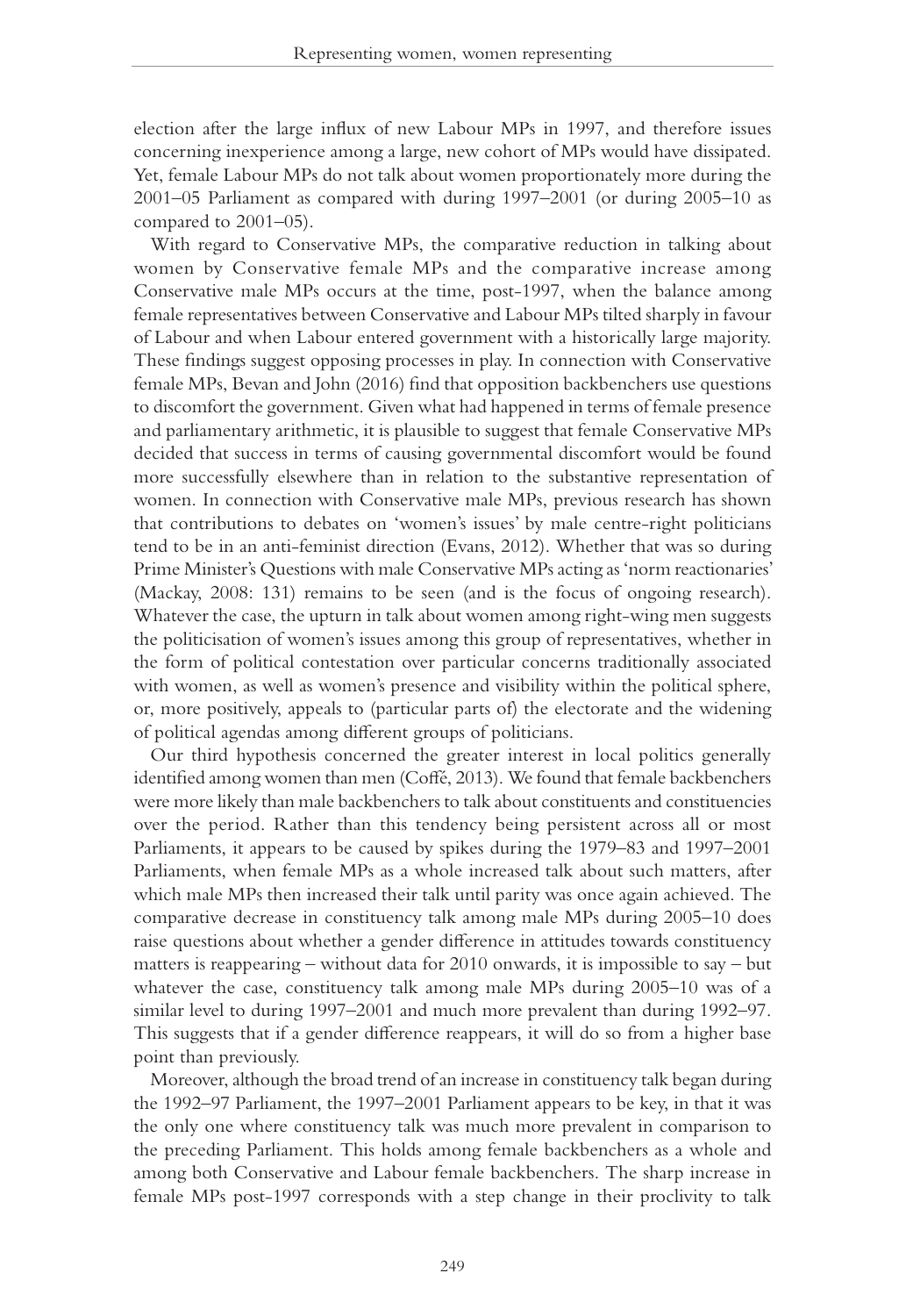about constituents and constituencies that was not repeated elsewhere, and that preceded changes in constituency talk among male MPs. These findings suggest that, in this instance, increases in female MPs to above the critical representational threshold of 15% are associated with curvilinear changes in representational claims about constituents and constituencies, as well as with institutionalising a concern with constituency matters among all backbenchers.

## **Conclusion**

Prime Minister's Questions matters, and not simply because it provides an opportunity for MPs to demonstrate their values and priorities in the questions they pose, or, less charitably, participate in parliamentary theatrics and partisan manoeuvring. As Bevan and John (2016: 80) show, it also provides an opportunity for backbenchers to change the attention of government, shape the policy agenda and add meaning to parliamentary debates. Moreover, Prime Minister's Questions provides prominent opportunities, albeit not unproblematic ones, for forms of 'horizontal' accountability that, according to Mackay (2008: 134), are an important plank of substantive representation.

MPs do talk about women during Prime Minister's Questions. However, given that female MPs talk about women with a higher propensity than their male colleagues, the extremely low proportion of female MPs over much of the period under consideration, the still relatively low minority status of female MPs over the rest and the lack of significant curvilinear trends, our findings suggest that women's issues are not included proportionately. The substantive representation of women does take place within Prime Minister's Questions but under suboptimal, constraining conditions. This suggests that changes in sheer numbers or government have little impact on the propensity of backbenchers to speak about women, and have ramifications for the substantive representation of women not only in this forum, but also throughout Parliament and government.

Beckwith and Cowell-Meyers (2007) identify three major sets of factors that offer the greatest analytical and explanatory leverage concerning the substantive representation of women. Our research does not (and, because of its design, cannot) analyse the third set of factors concerning the impact of civil society contexts. However, our findings do indicate that the favourable conditions identified by Beckwith and Cowell-Meyers relating to sheer numbers (increases in female MPs and left-wing female MPs above the critical representational threshold of 15%) and conducive parliamentary contexts (a left-wing party [securely] in government) do not appear to have a curvilinear impact on the substantive representation of women during Prime Minister's Questions. Any increases represent a scaling up in relation to increases in female Labour MPs, with little evidence of critical actors emboldening others – or, indeed, themselves – to promote the substantive representation of women. Furthermore, other variables concerning incumbency and newness, often posited as having analytical leverage, also appear to be unimportant in this context. These findings, which go against expectations, point towards the *where*, rather than the *when* or *who*, of the substantive representation of women. They also highlight the importance of gendered institutional design, in this instance, concerning the traditionally masculine, ritualistic aspects of Prime Minister's Questions (Lovenduski,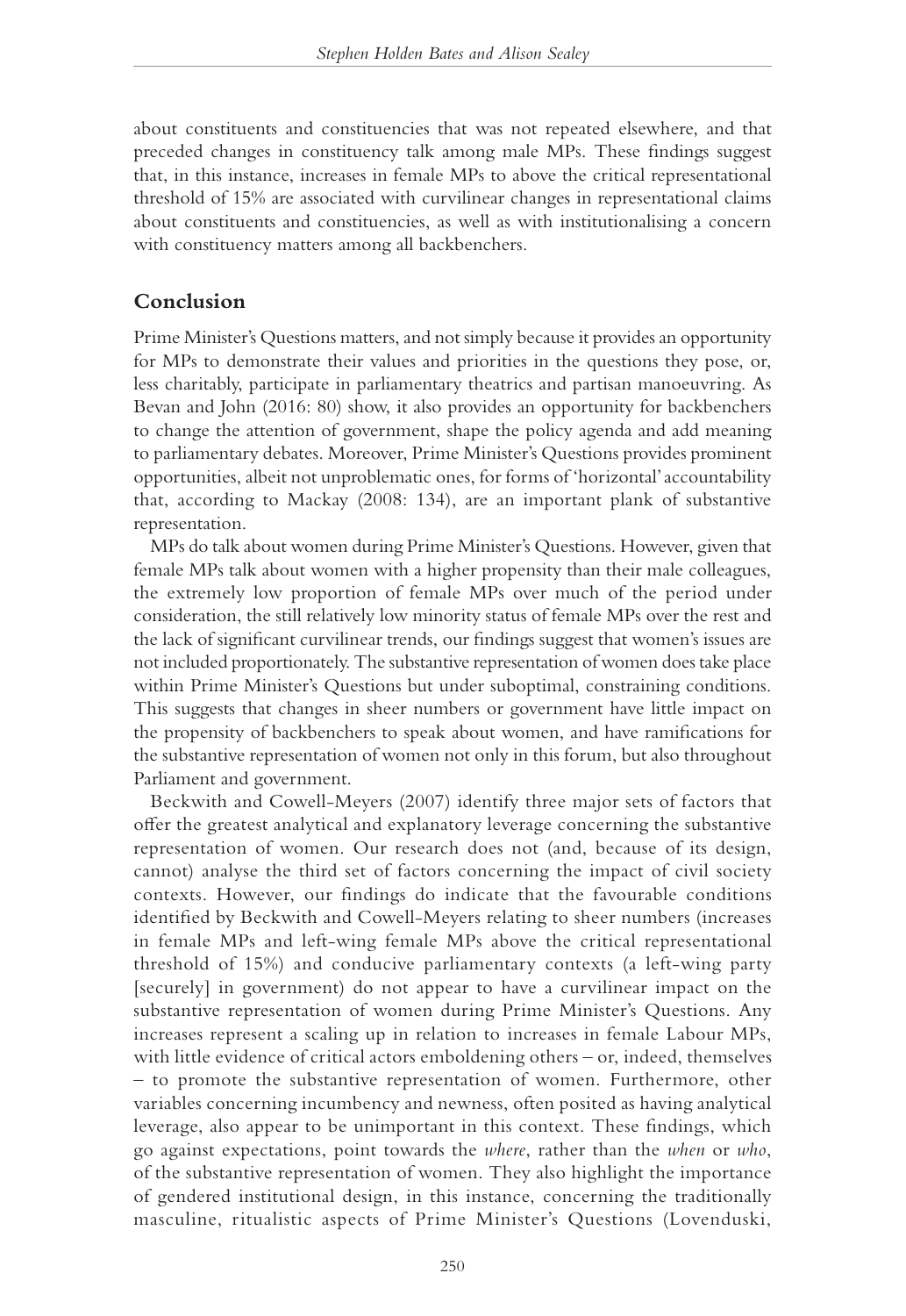2012), in explaining the absence of (significant) change in the patterns found in the substantive representation of women among different groups of backbenchers.

A different picture emerges when we turn away from the substantive representation of women and towards broader (gendered) representational concerns and agendas voiced during Prime Minister's Questions and (gendered) styles of business relating to the framing of parliamentary questions. We focused on language concerning constituents and constituencies, and our findings suggest that the critical actors of representative claims in this regard are female MPs, and that increases in female representation above 15% coincided with a curvilinear increase in such talk among all backbenchers. Such findings perhaps point towards retaining, alongside those questions concerned with the who, where, why and how of the substantive representation of women, unfashionable questions concerned with when female representatives make a difference. Abandoning such questions completely may mean that we diminish our ability to uncover and illuminate otherwise potentially ignored (gendered) practices and agendas beyond the substantive representation of women that are of democratic import and that speak to the concerns of representatives and citizens alike.

### **Conflict of interest statement**

The authors declare that there is no conflict of interest.

#### **Acknowledgements**

Earlier versions of this article were presented at the 65th and 66th annual Political Studies Association conferences, the Women, Gender & Political Leadership Workshop at Birkbeck, the Political Discourse: Multidisciplinary Approaches Conference at University College London, and a seminar jointly hosted by the Language, Ideology & Power Research Group and the University Centre for Computer Corpus Research on Language at Lancaster University. We would like to thank all those who attended and commented on those earlier papers. We are grateful to Fran Amery, Sarah Childs, Costas Gabrielatos, Steve McKay, Paul Rayson and Paul Thompson for helpful discussions, as well as David Cutts, Vivien Lowndes, the editors and the three anonymous referees for their comments on previous versions. We would like to thank Christopher Byrne, Rosie Harvey and Jem Clear for collecting the Hansard files and helping to prepare them for analysis.

#### **Author biographies**

**Stephen Holden Bates** (previously Stephen Bates) is a Senior Lecturer in Political Science at the University of Birmingham, UK. His current research interests include the effectiveness of UK House of Commons select committees, representations of gender in parliamentary discourse and the status of women in political science.

**Alison Sealey** is Professor of Applied Linguistics at Lancaster University, UK. She has published extensively on the role of discourse in representations of the social world, often using corpus-assisted methods. Two current research interests are parliamentary discourse and discursive representations of the non-human.

#### **Notes**

1. We distinguish between words and semantic domains by using *italics* for the former and small caps for the latter.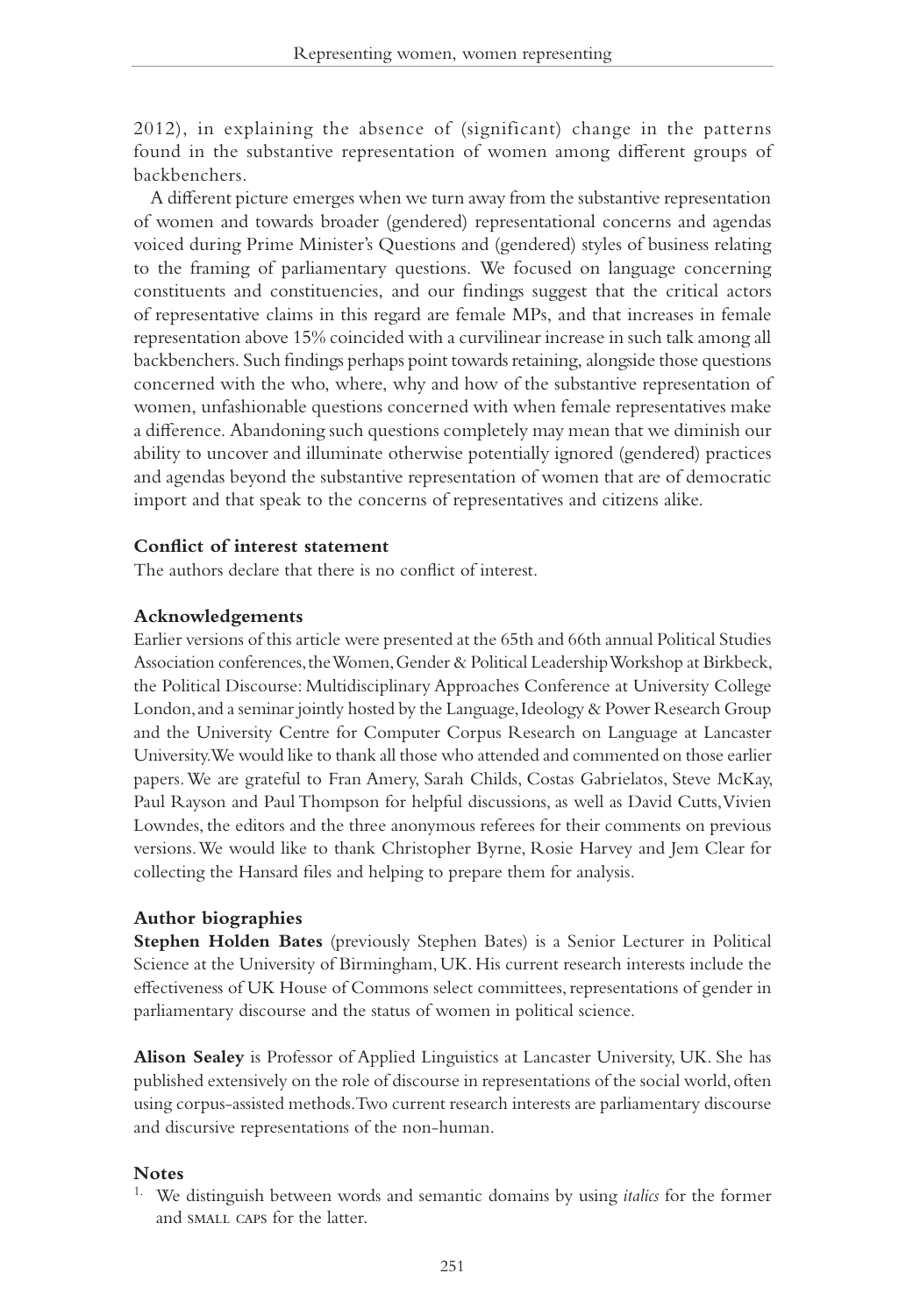- <sup>2.</sup> Before this point, all MPs would have to call out the number of the question on the Order Paper and receive a formulaic response from the Prime Minister before posing the supplementary question.
- 3. For more in-depth overviews of Prime Minister's Questions, see Bates et al (2014, 2018), Bevan and John (2016: 61–4) and Coe and Kelly (2009).
- 4. See, for example, Blaxill and Beelen (2016), Catalano (2009), Childs, Evans and Webb (2013), Cramer Walsh (2002), Evans (2012), Piscopo (2011), Sainsbury (2004), Tremblay (1998), Trimble (1998) and Xydias (2013).
- <sup>5.</sup> Some scholars posit that the newness of female MPs, a necessary complement to large increases in female parliamentary presence, undermines their ability to promote the substantive representation of women (Beckwith, 2007; see also Childs, 2004). This may be the case and can be considered using our research design. Our hypothesis, though, concentrates on those variables deemed by Beckwith and Cowell-Meyers (2007: 560) to have the strongest analytical leverage concerning the substantive representation of women.
- <sup>6.</sup> Scholars (Slembrouck, 1992; Mollin, 2007) have noted that, due to the editing process, Hansard is not necessarily suitable for close linguistic analysis, but as our analysis is primarily concerned with the content of the utterances, rather than their expression, Hansard is entirely suitable for our purposes.
- <sup>7.</sup> Details of the cleaning and tagging process are included in Holden Bates and Sealey (2019a).
- <sup>8.</sup> The number of turns is greater than the number of questions posed because an interrupted question is counted as two turns by the software.
- <sup>9.</sup> This is due to MPs who switched parties being given more than one unique identifier.
- <sup>10.</sup> Semantic domains are groups of 'word senses that are related by virtue of their being connected at some level of generality with the same mental concept' (Archer et al, 2002). In Wmatrix, the semantic tagset has a multi-tier structure with 21 major discourse fields, each of which has a number of sub-divisions (see: http://ucrel.lancs.ac.uk/usas/ USASSemanticTagset.pdf).
- <sup>11.</sup> Ongoing research, following on from our focus here, addresses this issue by classifying talk about women during Prime Minister's Questions in terms of concordances, collocations, policy agendas and (anti-)feminist claims, as well as in relation to those who pose the question.
- <sup>12.</sup> Due to issues of space, the ranking tables are not included here, but given in Holden Bates and Sealey (2019b).
- 13. When comparing the utterances of all female backbenchers during the 1987–92 Parliament in comparison with 1992–97, 178 key semantic domains were identified overall. Applying a *p*-value threshold of .01 results in nine semantic domains being listed. Of these nine semantic domains, the sub-domain people: female is ranked sixth (such calculations are henceforth expressed in the following format:  $6/9$  [ $p < .01$ ; 178 overall]). *Women* is ranked 7/7 (*p* < .001; 1,631 overall).
- 14. people: female is ranked 2/2 (*p* < .001; 162 overall); *women* is ranked 11/13 (*p* < .01; 1,001 overall).
- 15. When comparing administrations, although the semantic domain comparison does not reveal anything significant, *women* is ranked 22/32 (*p* < .01; 2,804 overall) among key words when comparing the 1979–97 period to 1997–2010.
- <sup>16.</sup> PEOPLE: FEMALE is ranked  $3/5$  ( $p < .01$ ; 171 overall); *women* is ranked  $5/5$  ( $p < .001$ ; 1,739 overall).
- 17. While people: female and *women* appear in keyness lists that is, their frequency is unusually high – when comparing Labour female backbenchers to Conservative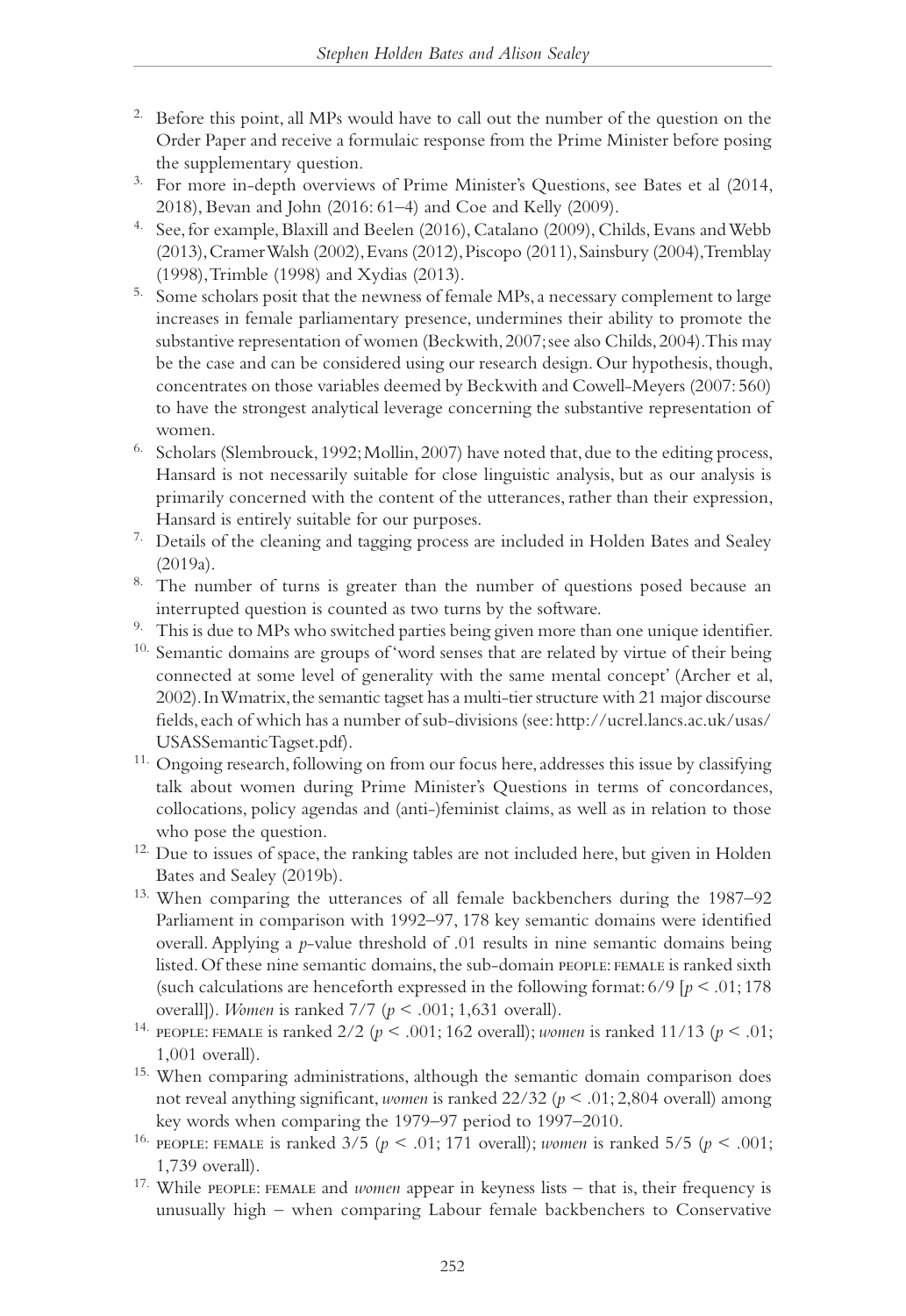female backbenchers during 1997–2010, there are no key semantic domains or words associated with women that are statistically significant at the .05 threshold when comparing female MPs from the two parties during 1979–97.

- 18. people: female and *women* are relatively prominent in semantic domain and word comparisons, respectively, between female Labour backbenchers and their female Conservative counterparts during 1997–2001 but not in comparisons during subsequent Parliaments.
- <sup>19.</sup> When comparing utterances made during the different administrations, PEOPLE: FEMALE is ranked 87/129 (*p* < .01; 297 overall) and *women* is ranked 769/870 (*p* < .001; 19,226 overall) for 1997–2010.
- 20. people: female is ranked 2/23 (*p* < .001; 159 overall); *women* is ranked 74/141 (*p* < .001; 3,033 overall).
- <sup>21.</sup> PEOPLE: FEMALE is ranked  $16/68$  ( $p < .001$ ; 233 overall) and *women* is ranked 359/491 (*p* < .001; 9,096 overall) for 1997–2010 in comparison to 1979–97.
- 22. *Constituen-* was not a key word for female backbenchers during any Parliament compared to its successor.
- 23. *Constituency* is ranked 91/99 (*p* < .01; 7,549 overall) for 1979–2010.
- <sup>24.</sup> *Constituents* is ranked 20/41 ( $p < .01$ ; 1,550 overall).

#### **References**

- Archer, D., Wilson, A. and Rayson, P. (2002) Introduction to the USAS category system, http://ucrel.lancs.ac.uk/usas/usas%20guide.pdf
- Bates, S., Kerr, P., Byrne, C. and Stanley, L. (2014) Questions to the Prime Minister: a comparative study of PMQs from Thatcher to Cameron, *Parliamentary Affairs*, 67(2): 253–80.
- Bates, S., Kerr, P. and Serban, R. (2018) Questioning the government, in C. Leston-Bandeira and L. Thompson (eds) *Exploring Parliament*, Oxford: Oxford University Press, pp 174–86.
- Beckwith, K. (2007) Numbers and newness: the descriptive and substantive representation of women, *Canadian Journal of Political Science*, 40(1): 27–49.
- Beckwith, K. and Cowell-Meyers, C. (2007) Sheer numbers: critical representation thresholds and women's political representation, *Perspectives on Politics*, 5(3): 553–65.
- Bercow, J. (2010) Speech to the Centre for Parliamentary Studies, www.johnbercow. co.uk
- Bevan, S. and John, P. (2016) Policy representation by party leaders and followers: what drives UK Prime Minister's Questions?, *Government and Opposition*, 51(1): 59–83.
- Blaxill, L. and Beelen, K. (2016) A feminized language of democracy? The representation of women at Westminster since 1945, *Twentieth Century British History*, 27(3): 412–49.
- Bratton, K.A. and Ray, L.P. (2002) Descriptive representation, policy outcomes, and municipal day-care coverage in Norway, *American Journal of Political Science*, 46(2): 428–37.
- Catalano, A. (2009) Women acting for women? An analysis of gender and debate participation in the British House of Commons 2005–2007, *Politics & Gender*, 5(1): 45–68.
- Celis, K. (2006) Substantive representation of women and the impact of descriptive representation. Case: the Belgian Lower House 1900–1979, *Journal of Women, Politics and Policy*, 28(2): 85–114.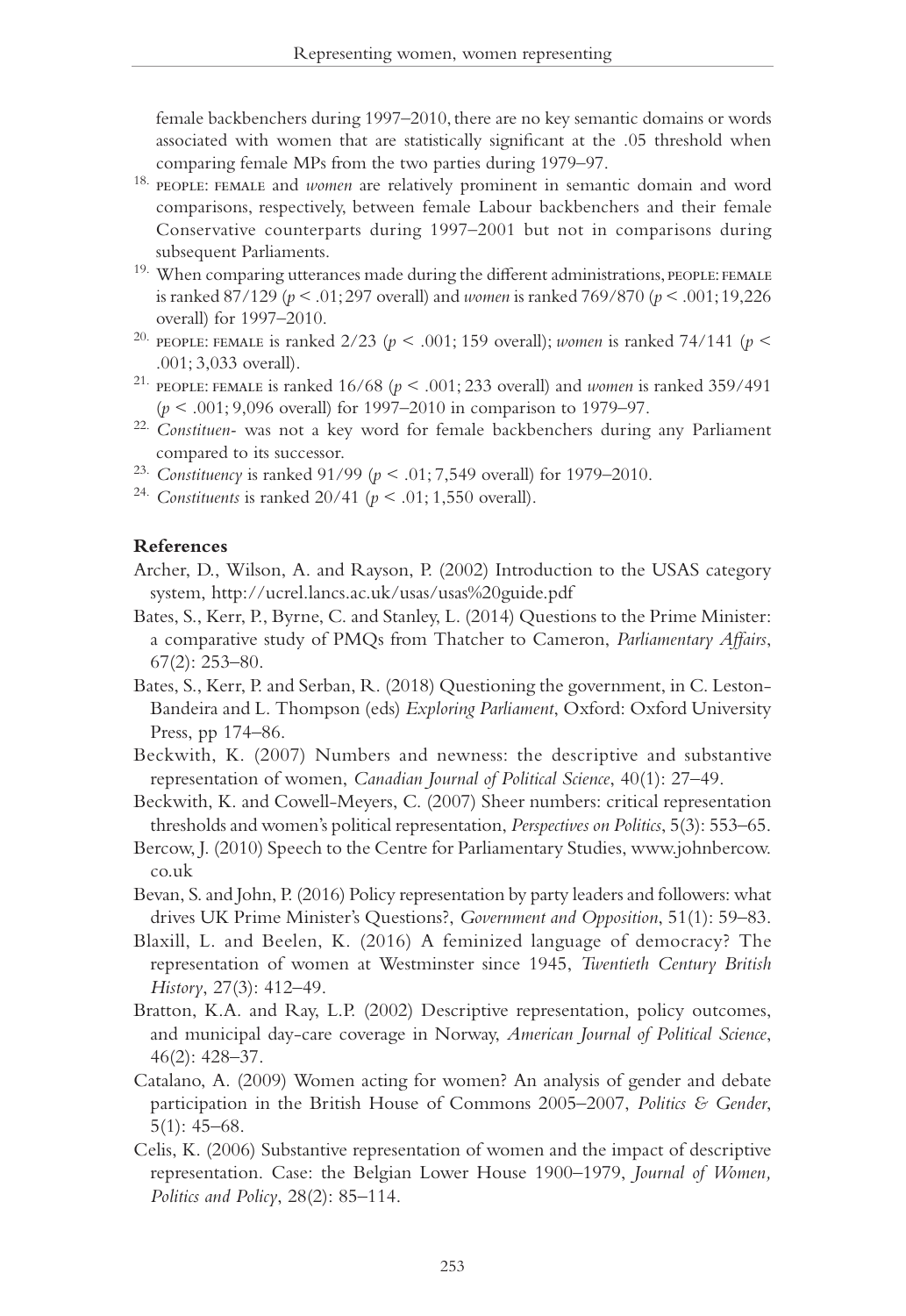- Celis, K. (2008) Studying women's substantive representation in legislatures: when representative acts, contexts and women's interests become important, *Representation*, 44(2): 111–23.
- Celis, K. (2012) On substantive representation, diversity, and responsiveness, *Politics & Gender*, 8(4): 524–9.
- Celis, K., Childs, S., Kantola, J. and Krook, M.L. (2008) Rethinking women's substantive representation, *Representation*, 44(2): 99–110.
- Celis, K., Childs, S., Kantola, J. and Krook, M.L. (2014) Constituting women's interests through representative claims, *Politics & Gender*, 10(2): 149–74.
- Childs, S. (2004) A feminised style of politics? Women MPs in the House of Commons, *British Journal of Politics and International Relations*, 6: 3–19.
- Childs, S. (2006) The complicated relationship between sex, gender and the substantive representation of women, *European Journal of Women's Studies*, 13(1): 7–21.
- Childs, S. and Krook, M.L. (2006) Should feminists give up on critical mass? A contingent 'yes', *Politics & Gender*, 2(4): 522–30.
- Childs, S. and Krook, M.L. (2009) Analysing women's substantive representation: from critical mass to critical actors, *Government and Opposition*, 44(2): 125–45.
- Childs, S., Evans, E. and Webb, P. (2013) 'Quicker than a consultation at the hairdressers': abortion and the Human Fertilisation and Embryology Act 2008, *New Genetics and Society*, 32(2): 119–34.
- Coe, J. and Kelly, R. (2009) *Prime Minister's Questions* (Standard Note: SN/PC/05183) London: House of Commons Library.
- Coffé, H. (2013) Women stay local, men go national and global? Gender differences in political interest, *Sex Roles*, 69: 323–38.
- Cowell-Meyers, K. and Langbein, L. (2009) Linking women's descriptive and substantive representation in the United States, *Politics & Gender*, 5(4): 491–518.
- Cramer Walsh, K. (2002) Resonating to be heard: gendered debate on the floor of the House, in C. Simon Rosenthal (ed) *Women transforming Congress*, Norman, OK: University of Oklahoma Press, pp 370–96.
- Evans, E. (2012) From finance to equality: the substantive representation of women's interests by men and women MPs in the House of Commons, *Representation*, 48(2): 183–96.
- Gabrielatos, C. and Marchi, A. (2012) Keyness: appropriate metrics and practical issues, CADS International Conference 2012, Corpus-assisted Discourse Studies: More than the sum of Discourse Analysis and computing?, 13–14 September, University of Bologna, Italy.
- Heuboeck, A. and Thompson, P. (2009) *Xtractor*.
- Holden Bates, S. and Sealey, A. (2019a) Explanation of the cleaning and tagging process undertaken for the 'Representing women, women representing' article, *Figshare*, https://doi.org/10.6084/m9.figshare.7498202.v2
- Holden Bates, S. and Sealey, A. (2019b) Accompanying tables for 'Representing women, women representing' article, *Figshare*, https://doi.org/10.6084/ m9.figshare.7498166.v4
- Kanter, R.M. (1977a) Some effects of proportions on group life: skewed sex ratios and responses to token women, *American Journal of Sociology*, 82(5): 965–90.
- Kanter, R.M. (1977b) *Work and family in the United States*, New York, NY: Russell Sage Foundation.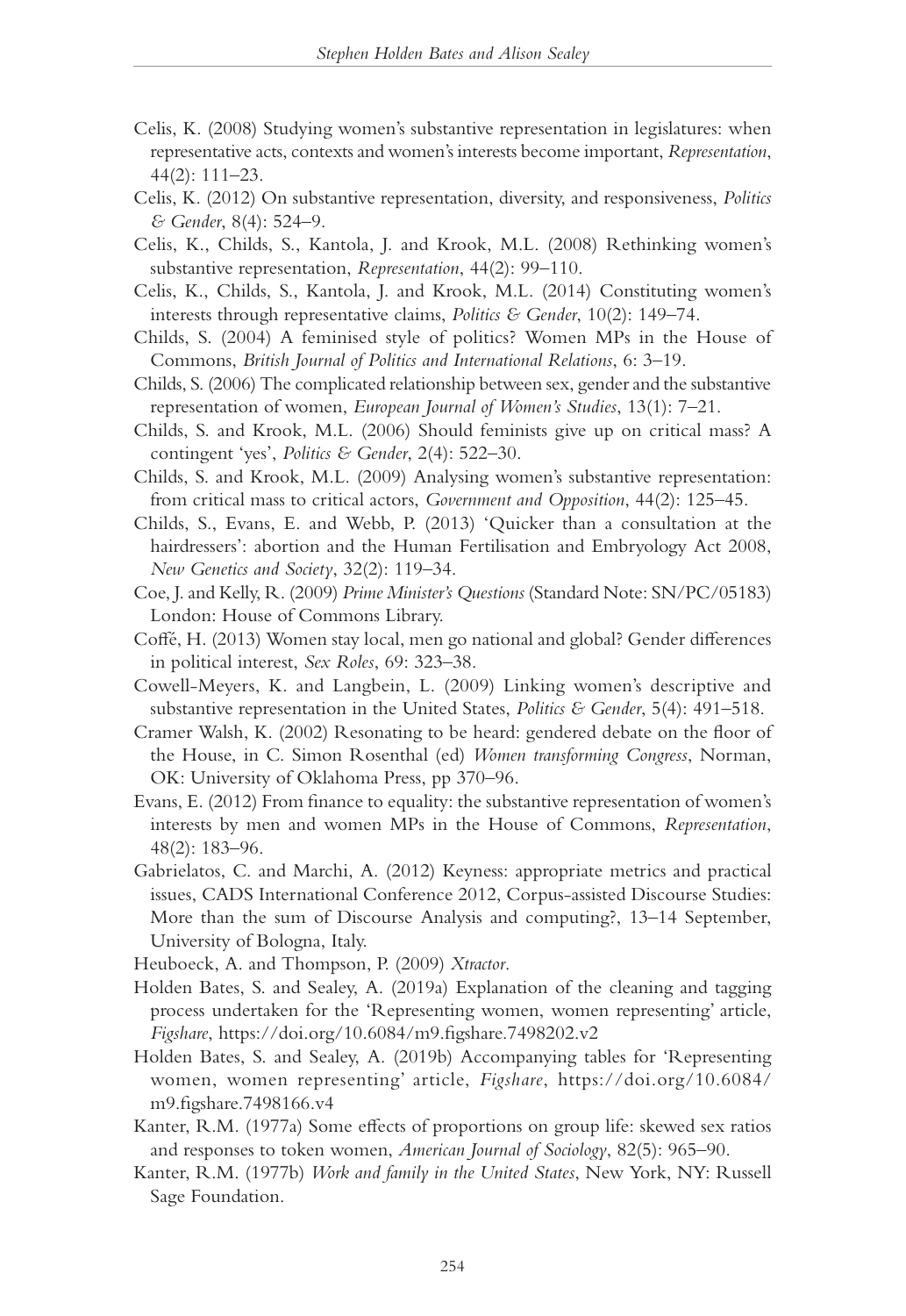- Kelly, R. (2017) Women in the House of Commons, Briefing Paper No. 6651, House of Commons Library, 16 June.
- Lovenduski, J. (2012) Prime Minister's Questions as political ritual, *British Politics*, 7(4): 314–40.
- Lovenduski, J. and Norris, P. (2003) Westminster women: the politics of presence, *Political Studies*, 51(1): 84–102.
- Mackay, F. (2008) 'Thick' conceptions of substantive representation: women, gender and political institutions, *Representation*, 44(2): 125–39.
- Martin, S. (2012) Parliamentary questions, the behaviour of legislators, and the function of legislatures: an introduction, *Journal of Legislative Studies*, 17(3): 259–70.
- Mollin, S. (2007) The Hansard hazard: gauging the accuracy of British parliamentary transcripts, *Corpora*, 2(2): 187–210.
- Norris, P. and Lovenduski, J. (1995) *Political recruitment*, Cambridge: Cambridge University Press.
- Phillips, A. (1995) *The politics of presence*, Oxford: Clarendon Press.
- Piscopo, J.M. (2011) Rethinking descriptive representation: rendering women in legislative debates', *Parliamentary Affairs*, 64(3): 448–72.
- Pitkin, H.F. (1967) *The concept of representation*, Oakland, CA: University of California Press.
- Rayson, P. (2009) Wmatrix: a web-based corpus processing environment, Computing Department, Lancaster University.
- Riddell, P. (1998) *Parliament under pressure*, London: Victor Gollancz.
- Saalfeld, T. (2011) Parliamentary questions as instruments of substantive representation: visible minorities in the UK House of Commons, 2005–10, *Journal of Legislative Studies*, 17(3): 271–89.
- Sainsbury, D. (2004) Women's political representation in Sweden: discursive politics and institutional presence, *Scandinavian Political Studies*, 27(1): 65–87.
- Slembrouck, S. (1992) The parliamentary Hansard 'verbatim' report: the written construction of spoken discourse, *Language and Literature*, 1(2): 101–19.
- Smith, M. (2015) Wordsmith tools manual (version 6.0), www.lexically.net/ downloads/version6/wordsmith6.pdf
- Soroka, S., Penner, E. and Bidook, K. (2009) Constituency influence in Parliament, *Canadian Journal of Political Science*, 42(3): 563–91.
- Squires, J. (2008) The constitutive representation of gender: extra-parliamentary representations of gender relations', *Representation*, 44(2): 187–204.
- Studlar, D.T. and McAllister, I. (2002) Does a critical mass exist? A comparative analysis of women's legislative representation since 1950, *European Journal of Political Research*, 41(2): 233–53.
- Tremblay, M. (1998) Do female MPs substantively represent women? A study of legislative behaviour in Canada's 35th Parliament, *Canadian Journal of Political Science*, 31(3): 435–65.
- Trimble, M. (1998) Who's represented? Gender and diversity in the Alberta legislature, in M. Tremblay and C. Andrew (eds) *Women and political representation in Canada*, Ottawa: University of Ottawa Press, pp 257–90.
- Vliegenthart, R. and Walgrave, S. (2011) The dynamics of parliamentary questions in Belgium and Denmark, *Comparative Political Studies*, 44(8): 1031–159.